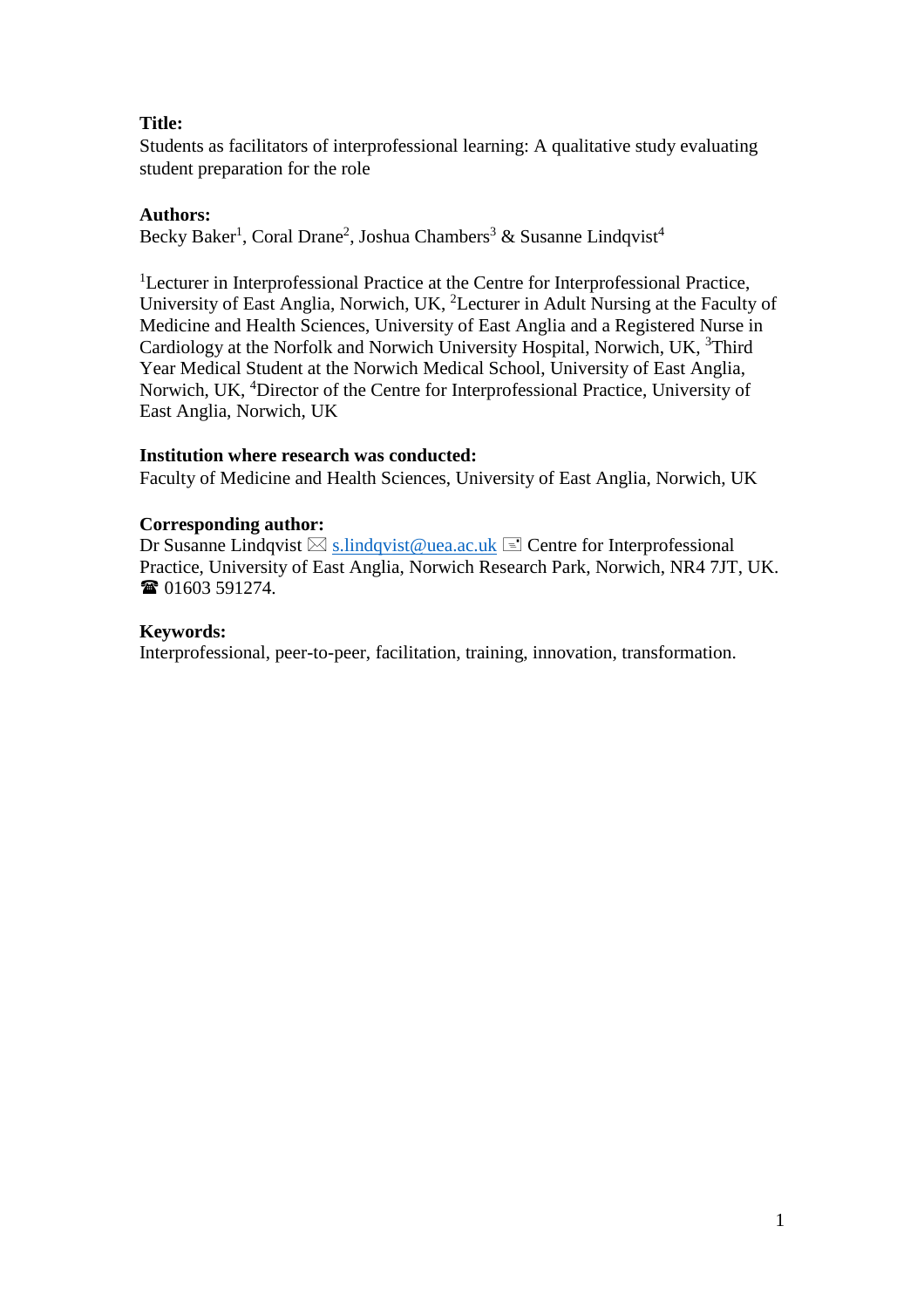# **Training students as IPL facilitators – a small-scale study highlighting the need to build confidence**

### **Abstract**

Interprofessional learning (IPL) aims to equip students for future collaborative working. Involving students as IPL facilitators is becoming increasingly commonplace as an attempt to encourage transformation of our workforce. Trained IPL facilitators play a key role in reaching successful outcomes. However, due to a paucity of evidence describing how to appropriately prepare student IPL facilitators, it is unclear whether available facilitator training models can be applied to student colleagues. The aim of this study was to investigate whether student IPL facilitators are sufficiently prepared for their role by undertaking training based on an existing model comprising eight components developed to accommodate different learning styles. Data in the form of open-ended text-based responses from student facilitators  $(n=9)$  and the students they facilitated  $(n=170)$  were elicited via a small postintervention study. Data were analysed using principles of thematic analysis. Student IPL facilitators felt prepared for and supported in their role. They appreciated the opportunity to share thoughts and concerns with colleagues after each IPL session. Student facilitators welcomed the opportunity for professional development and said that it gained a greater understanding of the importance of IPL. However, some struggled to facilitate groups going off task and to manage certain group dynamics. Preparing students for IPL facilitation has similar, yet unique, challenges compared to training staff. This study highlighted a need for student facilitators to receive further preparation to help build their confidence. This paper reviews the model currently used in light of findings so that it can be can be successfully applied to students as well as staff. Involving students as IPL facilitators has great potential in staff and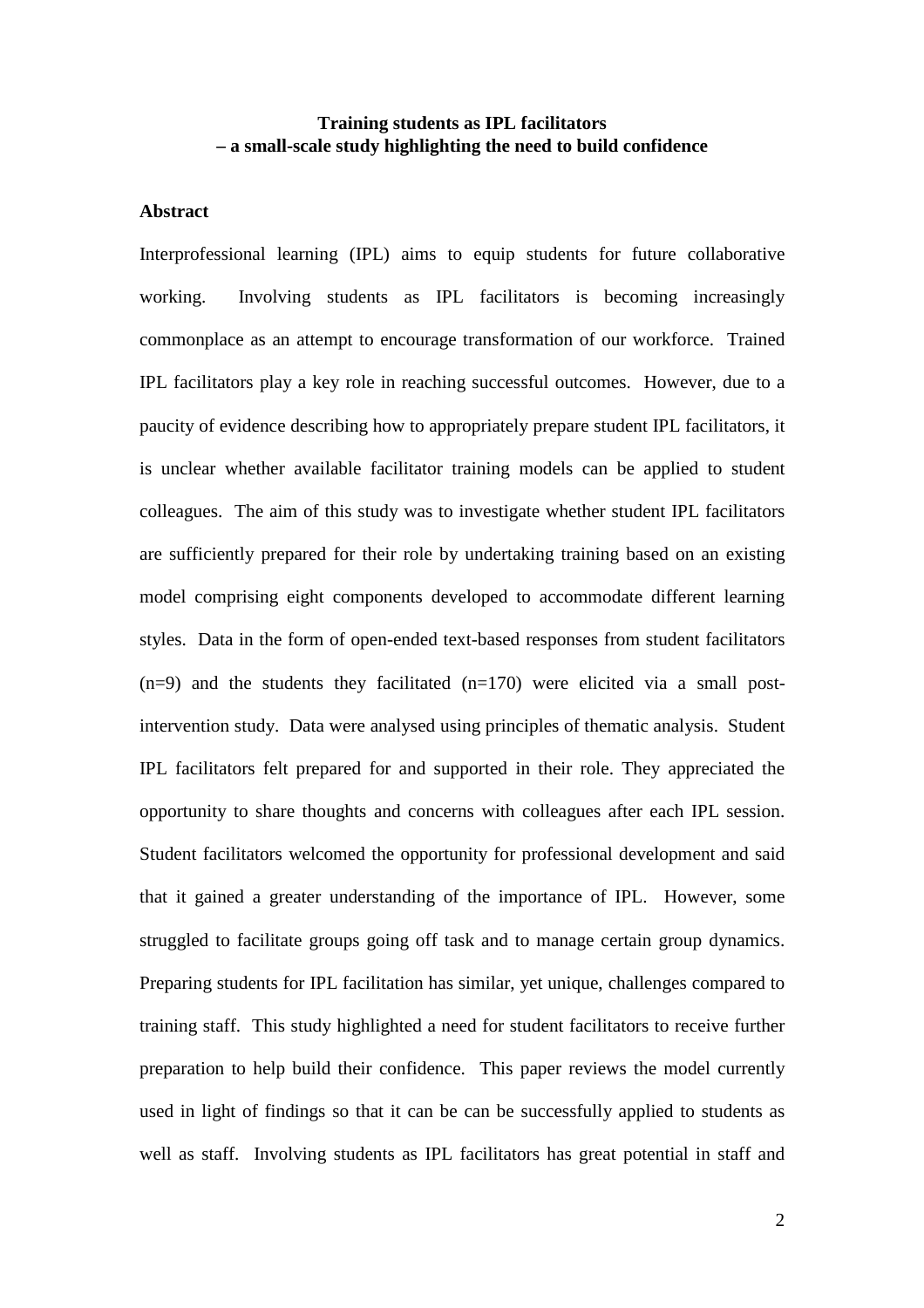students joining forces to prepare students to work efficiently as part of an integrated workforce that deliver high quality care.

**Keywords: Interprofessional, peer-to-peer, facilitation, training, confidence, transformation.**

### **Introduction**

Involving students as facilitators of learning amongst peers who are in their earlier stages of education is becoming increasingly commonplace during higher education (HE) (Havnes, Christiansen, Bjørk & Hessevaagbakke, 2016; Keenan, 2014). Peer assisted learning has been shown to have number of positive outcomes, both for the student facilitators and learners – such as increased student attainment (Snyder, Carter & Wiles, 2015; Marvell, Simm, Schaaf & Harper, 2013), consolidation of learning (Williams & Reddy, 2016; Bene & Bergus, 2014), increased confidence in learning (Keenan 2014) and enhanced awareness of professional role identity (Dunleavy, Galen, Reid, Dhar & DiZazzo-Miller, 2017). To date, most peer assisted learning has taken place within students' individual courses.

As part of health and social care education in the United Kingdom (UK), students are required to develop skills that will help them work together effectively in practice in order to provide high quality and safe care (HCPC, 2016; NMC, 2015; GMC, 2012). This is response to the UK National Health Service (NHS) expectation to recruit skilled and well-rounded graduates who are prepared to work together efficiently with peers from their own and others' profession (NHS, 2016). Interprofessional education (IPE), which occurs when two or more professions learn with, from and about each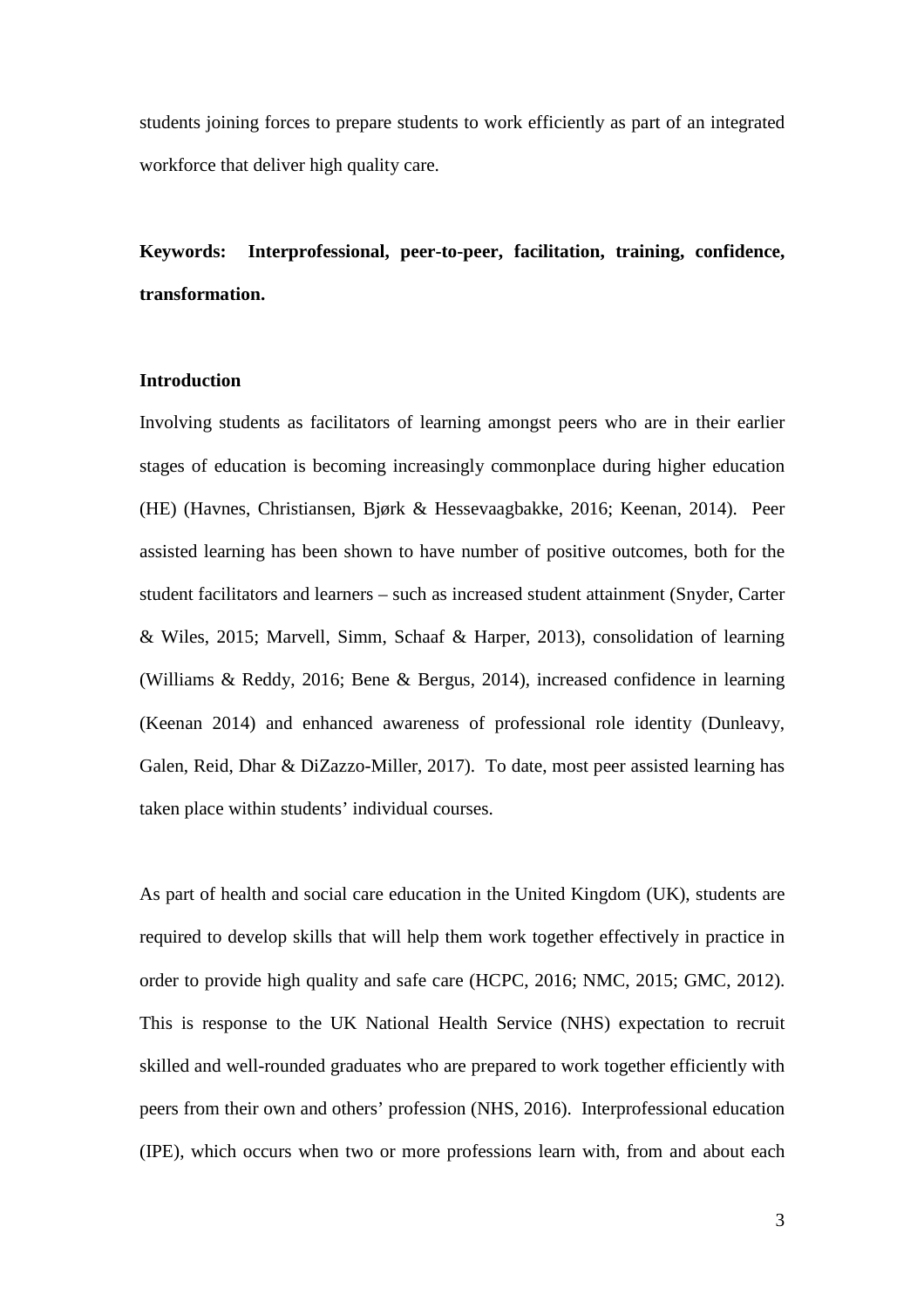other to improve collaborative practice and quality of care (CAIPE, 2006), is thought to promote the development of the necessary skills, knowledge, attitudes, values and behaviour that underpin such collaborative working. Indeed, empirical evidence is now starting to accumulate in the literature to support the anticipated outcomes of IPE (Reeves *et al*., 2016a, Brandt, Luftiyya, King & Chioreso, 2014). However, there is still considerable work to be done in order for educators to understand how best to equip students for their future role as collaborative practitioners.

A number of key elements have shown to be essential ingredients to successful interprofessional learning (IPL) taking place as part of IPE (CAIPE, 2016; Reeves *et al*., 2016b), including the importance of appropriate facilitation. Training of IPL facilitators is important as it ensures successful outcomes, alongside the provision of ongoing support needed throughout the process of IPL (Hanna *et al*., 2013; Ruiz, Ezer & Purden, 2013; Freeman *et al*., 2010; Anderson, Cox & Thorpe, 2009). However, it has been reported to be a complex task (Evans, Knight, Sønderlund & Tooley, 2014; Egan-Lee *et al*., 2011) and that even the most experienced educators may find facilitation of IPL a challenging experience (Freeman *et al*., 2010; Lindqvist & Reeves, 2007; Rees & Johnson 2007). The main reason for this is that most educators are accustomed to teaching students from their own, or at least just one profession rather than a multi-professional group with inherent diversity (Lindqvist & Reeves 2007, Ruiz *et al*., 2013). Therefore, facilitators need to be able to create a 'safe environment' in which students can – explicitly or implicitly – explore their professional identities without descending into conflict, or 'professional tribalism' (Hawkes, Nunney & Lindqvist, 2013). Indeed, complexities around professional identities are likely to exacerbate facilitators' uncertainty about when to interject and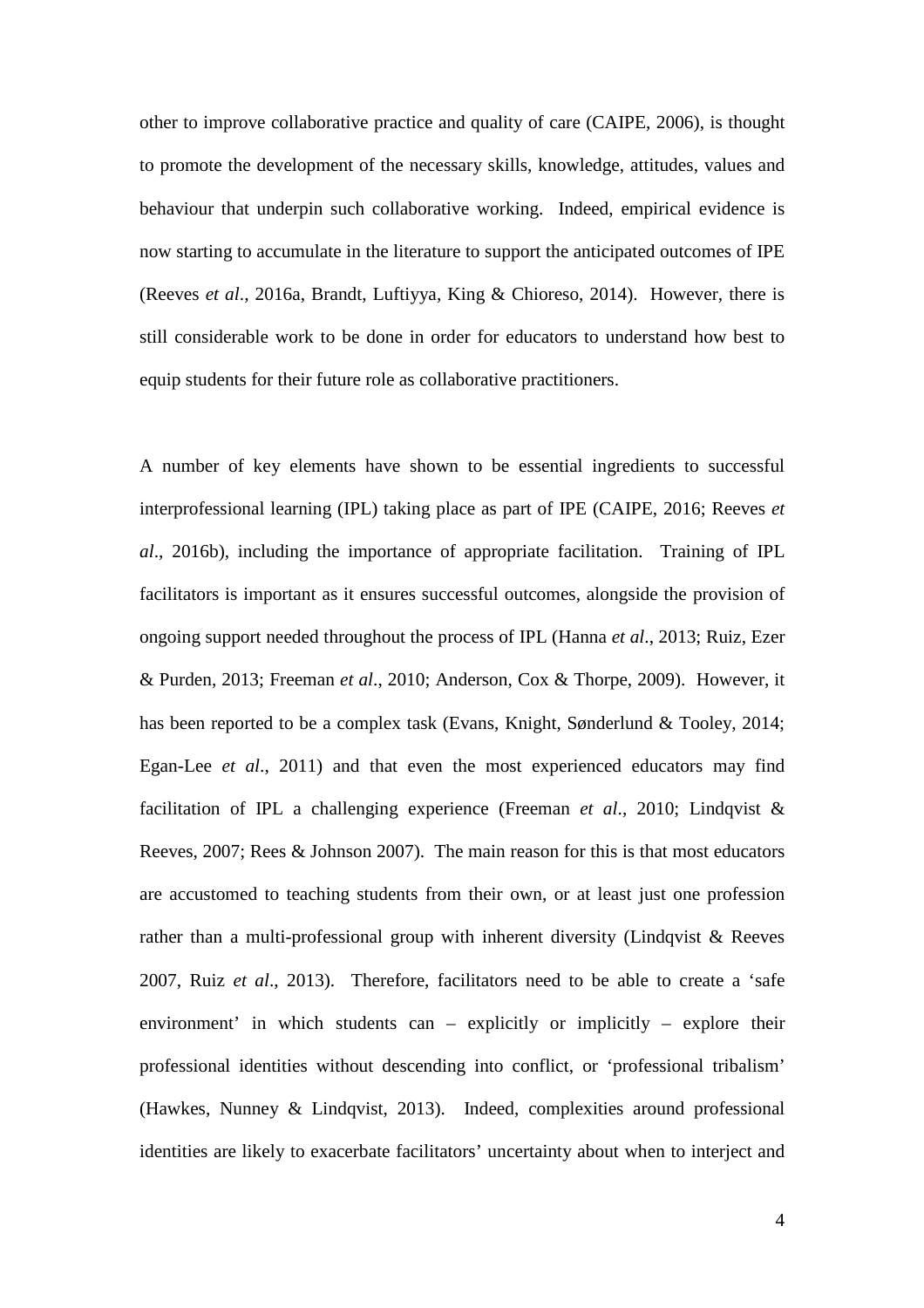how best to deal with potential disagreements within the group (LeGros, Amerongen, Cooley, Ernest & Schloss, 2015; Hammick, Freeth, Koppel, Reeves & Barr, 2007; Lindqvist & Reeves 2007; Freeth & Reeves 2004).

The complexity of IPL facilitation highlights the need for appropriate preparation of IPL facilitators and evidence shows that the success of IPL can be undermined by using unskilled, or unprepared, facilitators (Milot, Museux & Careau, 2017; LeGros *et al*., 2015). However, and important to this initiative, evidence also show that involving students as facilitators can have a uniquely positive impact on the process of fostering a cultural change towards collaborative working (Lehrer *et al*., 2015). This is a notion also supported by Brewer, Flavell, Trede & Smith (2017) who propose that students have the potential to contribute to the necessary transformation of the workforce, possibly with the vision of joining what Kotter (2014) describes as the "volunteer army" of individuals needed for the transformational change.

As educators consider involving students as IPL facilitators it is important to review currently used IPL facilitator training models, to ensure that students' preparation is still appropriate for their needs. Especially since it is recognised that students are likely to require additional support when undertaking the facilitator role (O'Brien *et al*., 2017). While there is a general consensus about the importance of having trained facilitators supporting IPL, there are limited accounts in the literature about how best to prepare students for this role (Reeves *et al*., 2016b; Pittenger, Fierke, Kostka & Jardine, 2016; LeGros *et al*., 2015) and clarity around what additional support they need. At our HE institution (HEI) in the UK, the facilitator training model presented by Freeman *et al*., 2010 has underpinned the preparation of all IPL facilitator.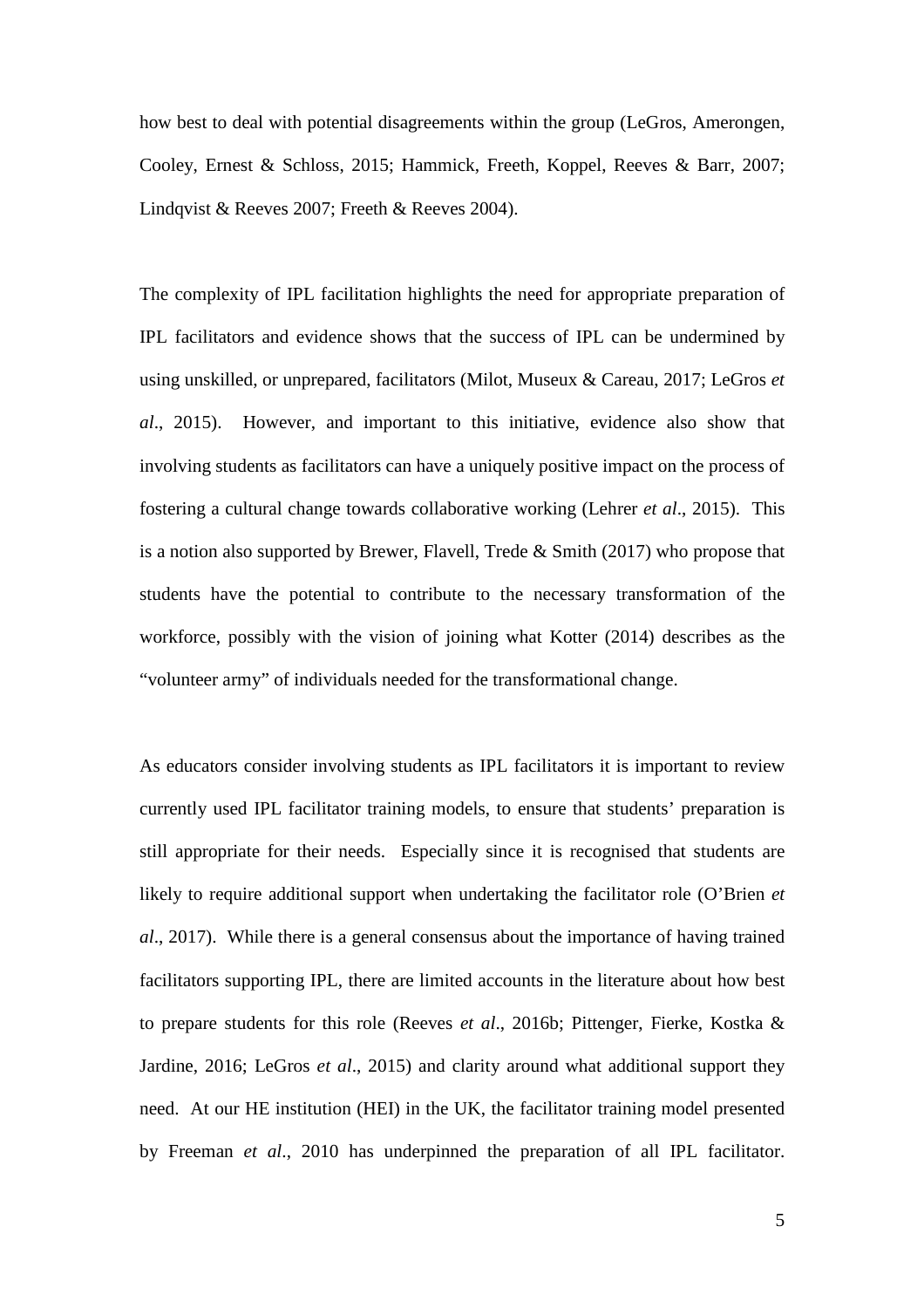However, as this was developed at a time when all facilitators were staff, the inclusion of students as part of the team calls for a review of this model.

The aim of this paper is to: (i) present findings from data collected from a group of student who had completed their IPL facilitation, to help identify how best to prepare students to facilitate IPL; and (ii) in light of these findings, review the model for facilitator training presented by Freeman *et al*. (2010), which is underpinning the training for IPL facilitators at this HEI, to see what adaptations may need to be made so that this model is fit for purpose for student facilitators as well as for staff IPL facilitators.

### **Background**

*A facilitator training model.* Freeman *et al*. (2010) presented a model for facilitator training comprising eight components designed to accommodate different learning styles and training needs (see Figure 1 – online supplementary file).

Whilst recognising the debates around the strengths, weaknesses and evidence base of different learning styles (Rohrer & Pashler, 2012; Coffield, Moseley, Hall & Ecclestone, 2004; Honey & Mumford 1982; Kolb & Fry, 1975), the purpose of this model is to provide a framework for facilitator training that aims to: provide learners with the same core IPL experience within a safe and supportive learning environment; and to prepare facilitators for their role throughout this process (Figure 1). In the discussion of this paper, each of the components will be reviewed in light of data fed forward by our student IPL facilitators and the literature available in this relatively new field.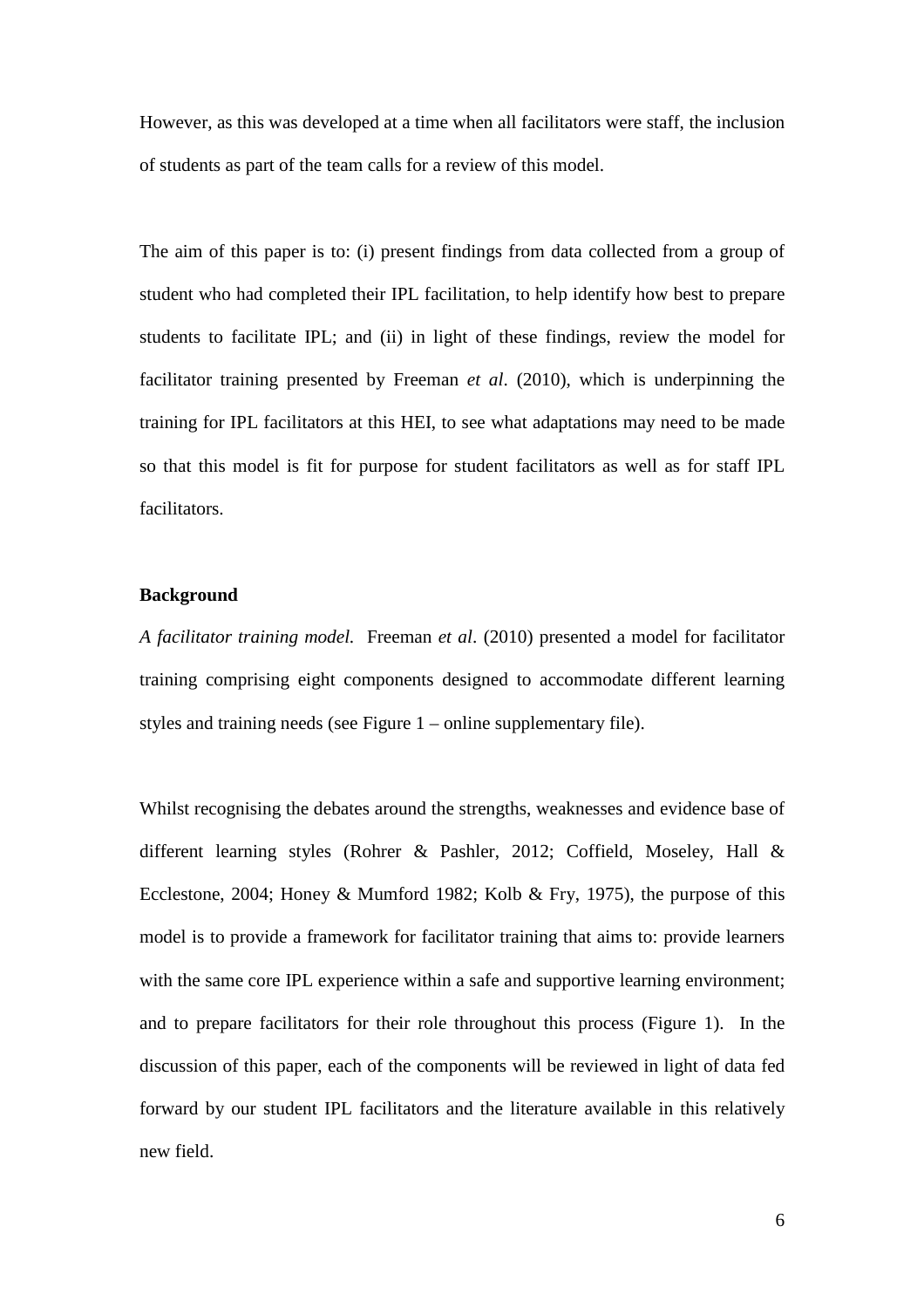*Overview of IPL currently facilitated by students.* This UK HEI has, since 2002, developed a number of IPL opportunities and currently offers a range of different levels of IPL to over 3000 students from twelve different courses every year. Students are introduced to the first level of IPL (IPL1) very early in their course, and engage in IPL throughout their time in higher education. IPL1 comprises different components including: preparatory work; a face-to-face two-hour teamworking session, followed by independent online assignments. The facilitator role is applicable to the two-hour teamworking session. Here, students assigned to small, interprofessional groups work together to explore how individual behaviour can impact on teamworking and a number of challenges linked to communication. To generate discussions, students use a set of trigger material and gain support from their facilitator who will be either a member of staff, or a student who is in year two, or above.

Since 2013, students in year two and above have been offered opportunities to facilitate IPL to peers who are in the earlier stages of their courses. So far, 20 secondyear students have facilitated IPL to first-year students (IPL1) and another 19 third- or final-year students have facilitated IPL involving second-year students (IPL2). Every year, there is an increased interest from students to become IPL facilitators. This paper will focus on IPL1 student facilitators.

*Student IPL facilitators.* All students who had completed and passed the IPL1 were invited to apply for the role of IPL1 facilitator. The invitation was sent out over email. Applicants were expected to provide a brief rationale for their interest in becoming IPL facilitators, receive permission from their respective school and, once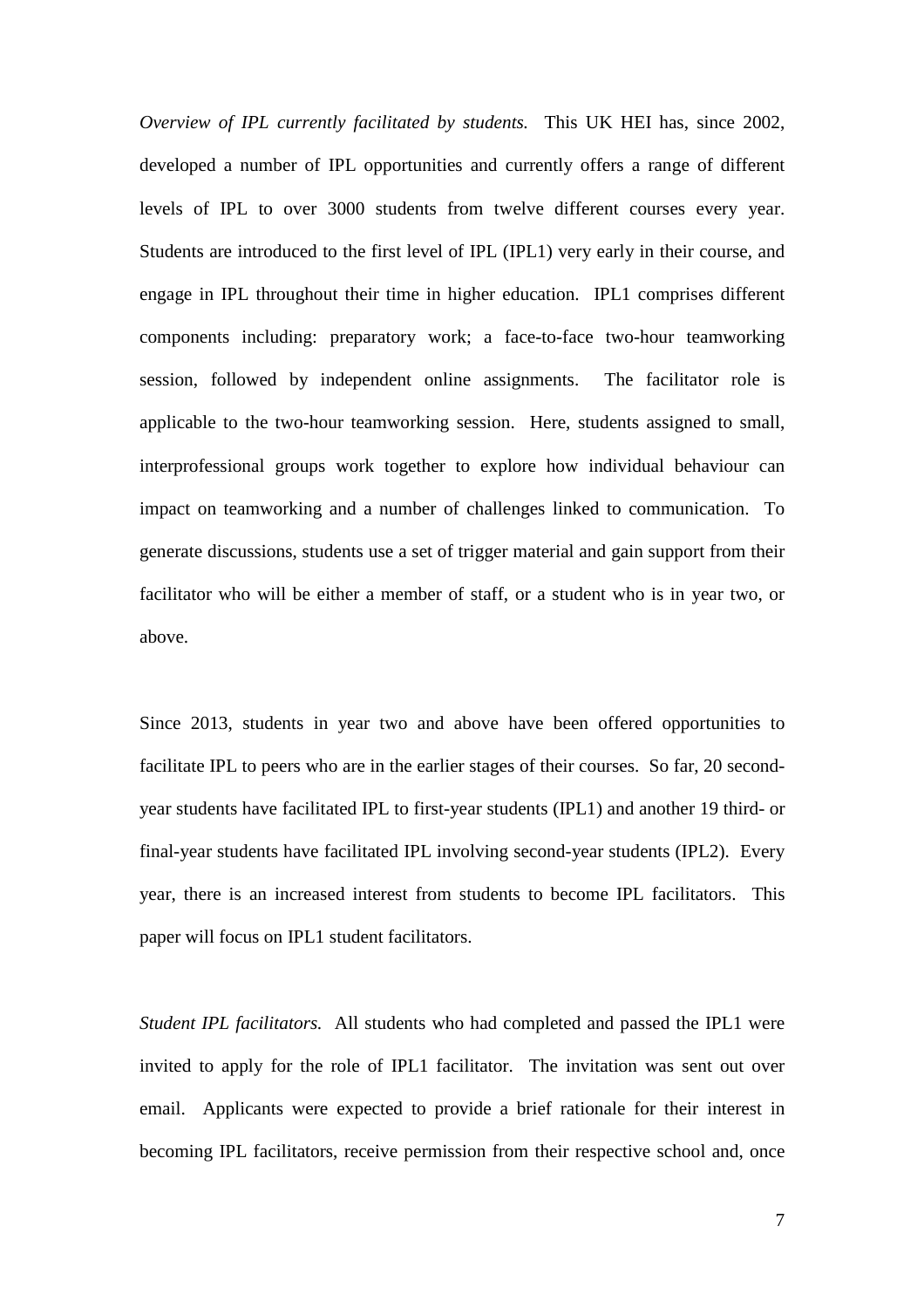approved, attend two three-hour facilitator training sessions. The aim was to recruit a purposive sample of student facilitators from a range of professions, and to keep a 50:50 student-staff facilitator ratio.

*IPL1 Facilitator Training.* All IPL facilitators need to complete training, which in the past few years has been completed by students and staff new to the role. Although the content of IPL1, and thus the facilitator training, has evolved during the period since 2010, the overall format still adheres to the Freeman *et al.* (2010) model to accommodate different learning styles. The main and significant difference between the training currently provided to the one provided ten years ago, is that it is now six hours, rather than 12, and runs over one day - rather than four three-hour sessions across three weeks as before. The reason for this change was staff feeding forward that they would rather do it all in one go, due to competing commitments.

The first three hours of the training outlines the rationale and context of IPL facilitation including: the philosophy and theoretical underpinning of IPL; the role, skills and attributes required of an IPL facilitator; the challenges related to the role how to deal with them; and how to access resources and support available. Table 1 outlines the role and skills presented by Freeman *et al.* (2010) and an updated version of the role and skills expected of the facilitators completing the training in 2015-16, formulated by participants who have completed the facilitator training over the years.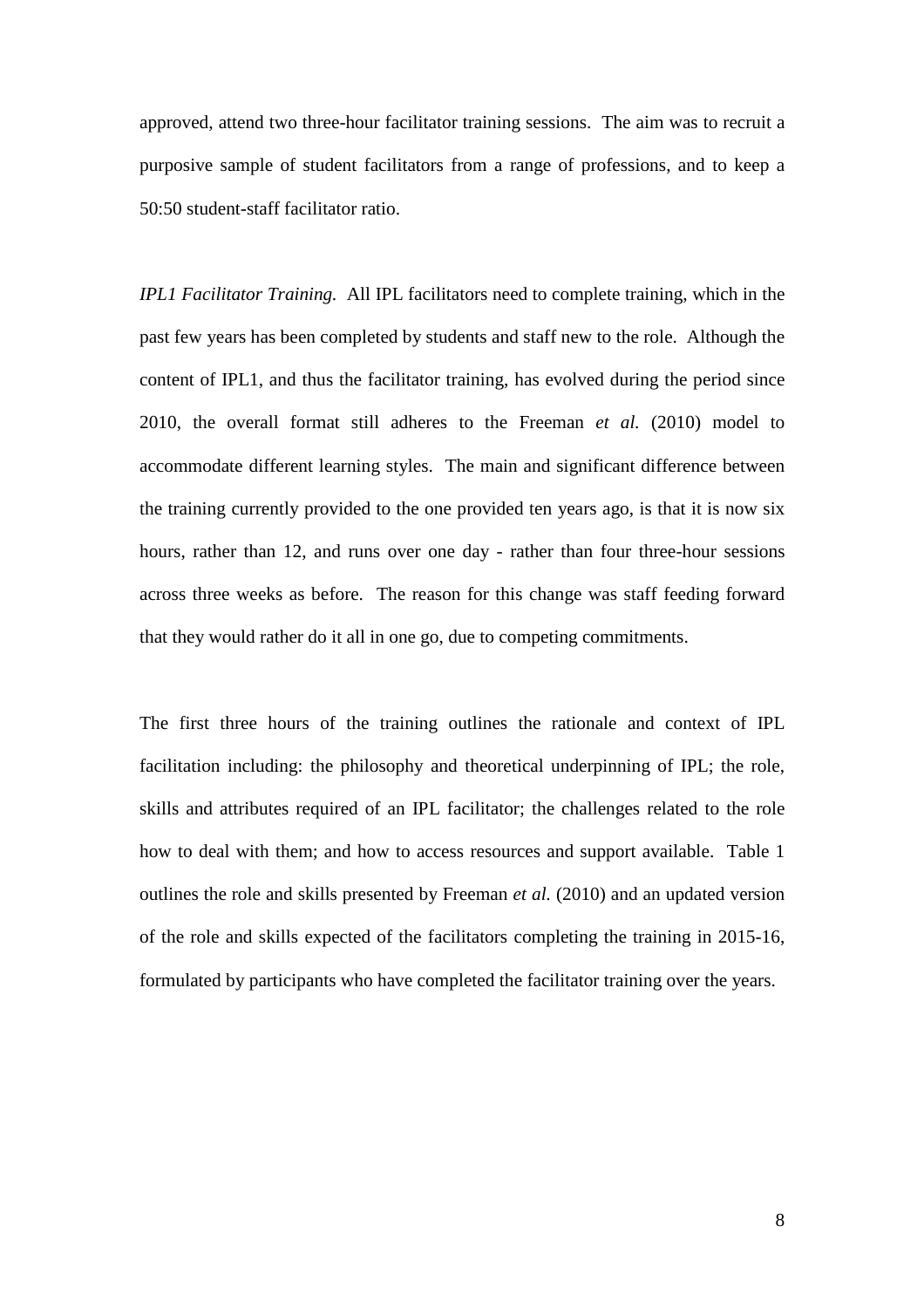| 2003-2012                                                                                                                                                                                                                                                                                                                                                                                                                                                    | 2013-present                                                                                                                                                                                                                                                                                                                                                                                                                                                                                                                                                                                                                                                                                                                                                                                                                           |
|--------------------------------------------------------------------------------------------------------------------------------------------------------------------------------------------------------------------------------------------------------------------------------------------------------------------------------------------------------------------------------------------------------------------------------------------------------------|----------------------------------------------------------------------------------------------------------------------------------------------------------------------------------------------------------------------------------------------------------------------------------------------------------------------------------------------------------------------------------------------------------------------------------------------------------------------------------------------------------------------------------------------------------------------------------------------------------------------------------------------------------------------------------------------------------------------------------------------------------------------------------------------------------------------------------------|
| The role of the IPL facilitator is to:                                                                                                                                                                                                                                                                                                                                                                                                                       | The role of the IPL facilitator is to facilitate the<br>learning process by:                                                                                                                                                                                                                                                                                                                                                                                                                                                                                                                                                                                                                                                                                                                                                           |
| promote the benefits of interprofessional<br>٠<br>learning for teamwork and patient care;<br>provide direction and focus towards the<br>٠<br>learning objectives without making decisions<br>for the group;<br>encourage interaction and collaboration;<br>foster the knowledge and skills necessary for<br>good interprofessional teamworking, such as<br>mutual respect and flexibility;<br>provide encouragement and support throughout<br>the programme. | highlighting the benefits & challenges associated<br>$\bullet$<br>with interprofessional collaboration & the<br>implications for them as professionals - as well as<br>the care they deliver;<br>providing direction and focus towards the learning<br>$\bullet$<br>outcomes for each respective module;<br>encouraging interaction and collaboration between<br>$\bullet$<br>members of their respective IPL groups;<br>fostering knowledge, skills, attitudes, values and<br>$\bullet$<br>behaviour that enable effective interprofessional<br>collaboration;<br>providing encouragement and support;<br>$\bullet$<br>providing a safe learning environment;<br>$\bullet$<br>helping the students make links between theory and<br>$\bullet$<br>practice;<br>acting as an ambassador for interprofessional<br>$\bullet$<br>practice. |
| The skills required to be an IPL facilitator include<br>to:                                                                                                                                                                                                                                                                                                                                                                                                  | The skills and attributes of the facilitator include being<br>able to:                                                                                                                                                                                                                                                                                                                                                                                                                                                                                                                                                                                                                                                                                                                                                                 |
| be professionally neutral;<br>٠<br>motivate, encourage and support the process of<br>$\bullet$<br>IPL;<br>listen actively;<br>understand and respond to group dynamics;<br>encourage diplomacy;<br>encourage diversity;<br>be flexible;<br>chair a meeting;<br>observe, reflect and summarise.                                                                                                                                                               | remain professionally neutral;<br>$\bullet$<br>show enthusiasm and commitment;<br>$\bullet$<br>actively listen and be "present";<br>$\bullet$<br>understand and respond to group dynamics;<br>$\bullet$<br>demonstrate diplomacy;<br>$\bullet$<br>cultivate diversity and open-mindedness;<br>$\bullet$<br>be flexible;<br>٠<br>observe, reflect and summarise;<br>$\bullet$<br>question students - when appropriate;<br>$\bullet$<br>allow students to learn from mistakes;<br>٠<br>suggest ways of making decisions and resolving<br>conflict;<br>address and solve difficult situations.<br>$\bullet$                                                                                                                                                                                                                               |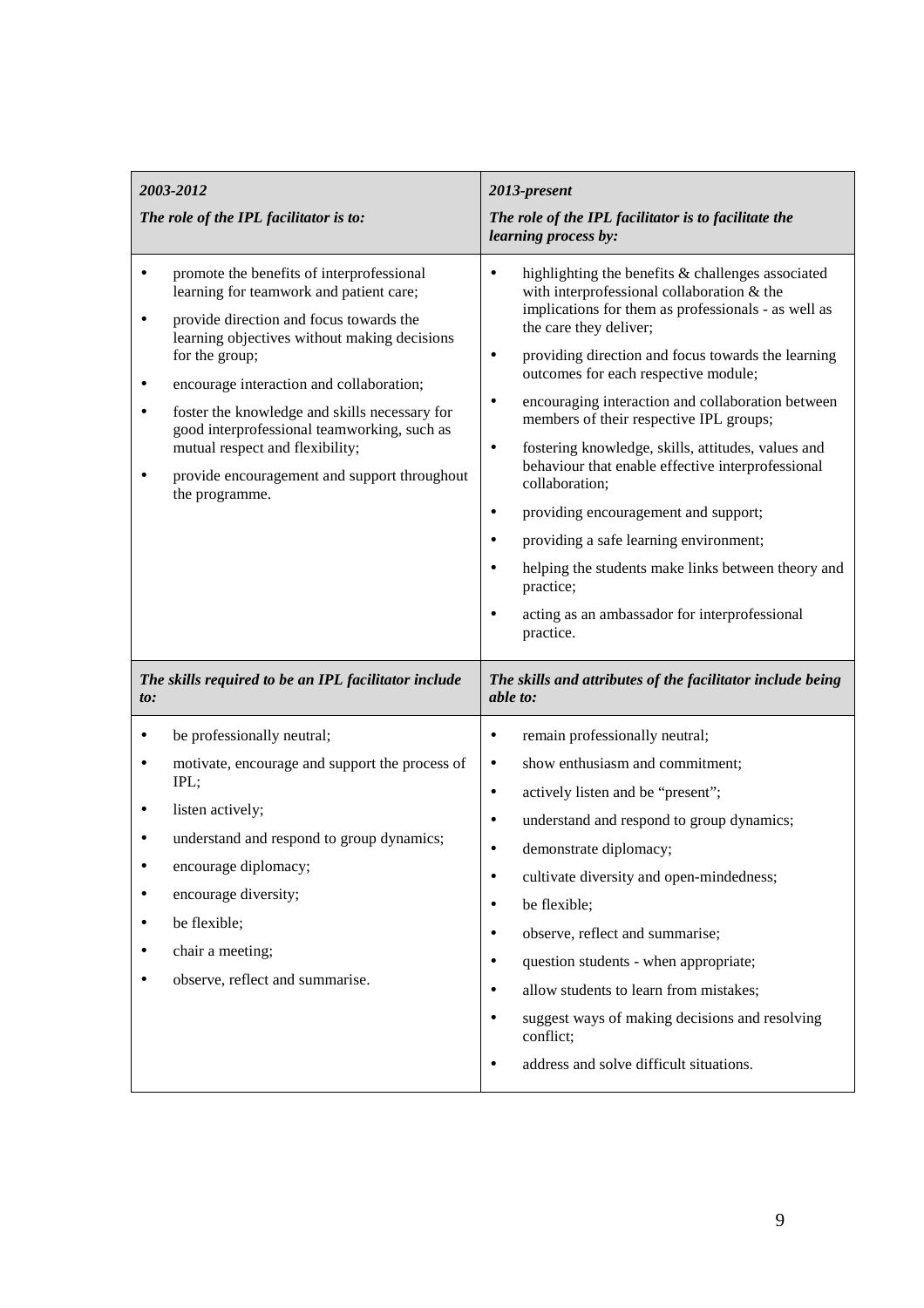Table 1. This table shows trainee facilitators' perceptions of the role, skills and attributes required of an IPL facilitator, comparing perceptions before and after the student-facilitator initiative began in 2013.

As shown in Table 1, the role and skills of the IPL facilitator are now more defined, as a result from years of staff, and since 2013 also student facilitators, developing these to ensure congruence of what we actually need to prepare facilitators for, and hence include in the training.

The second part of the training is specifically tailored to IPL1, enabling participants to experience the activities they would be facilitating and to discuss ways to enhance student learning. At the end of this session, participants have time set aside to direct questions to a panel of experienced facilitators.

Facilitators involved in higher levels of IPL complete additional training tailored to the respective IPL intervention in line with the model presented by Freeman *et al*., 2010) see Figure 1.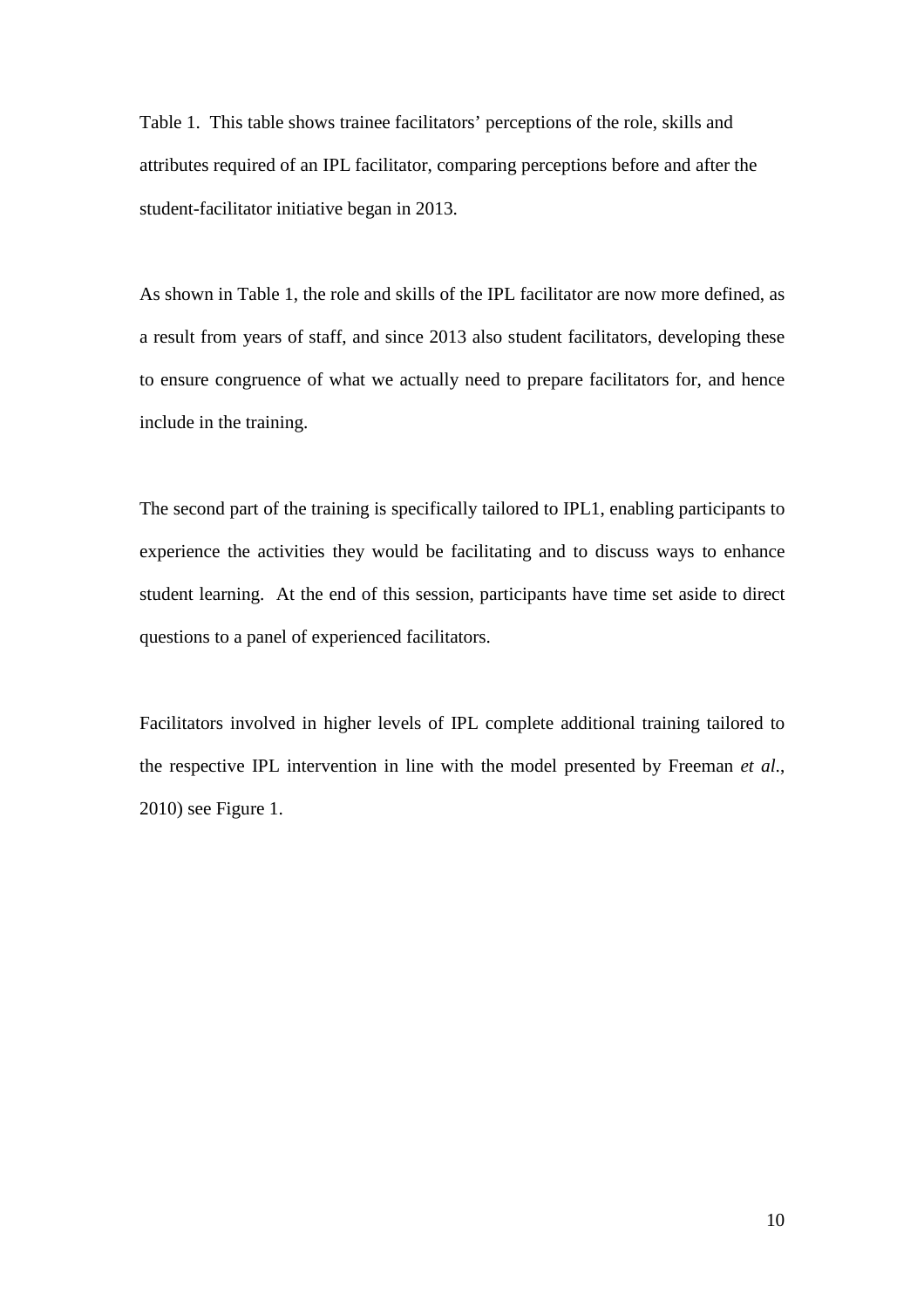

Figure 1. This figure is taken with permission from Freeman et al. (2010). It illustrates a Facilitator Training model, which utilizes eight components (C1-C8) to address objectives and accommodate different learning styles. The eight components are: objectives, context, small group work, group dynamics, role and skills, resources, support and evaluation.

*Commitment.* Once trained, facilitators sign up to facilitate one, two or three IPL1 teamworking sessions scheduled for the first semester, each attended by approximately 300 students divided into 36 groups, each comprising seven-nine students from four-five different professions – all in one very large room. Each facilitator oversees the activities of two groups every session, and there are approximately nine staff and nine student facilitators present at each session.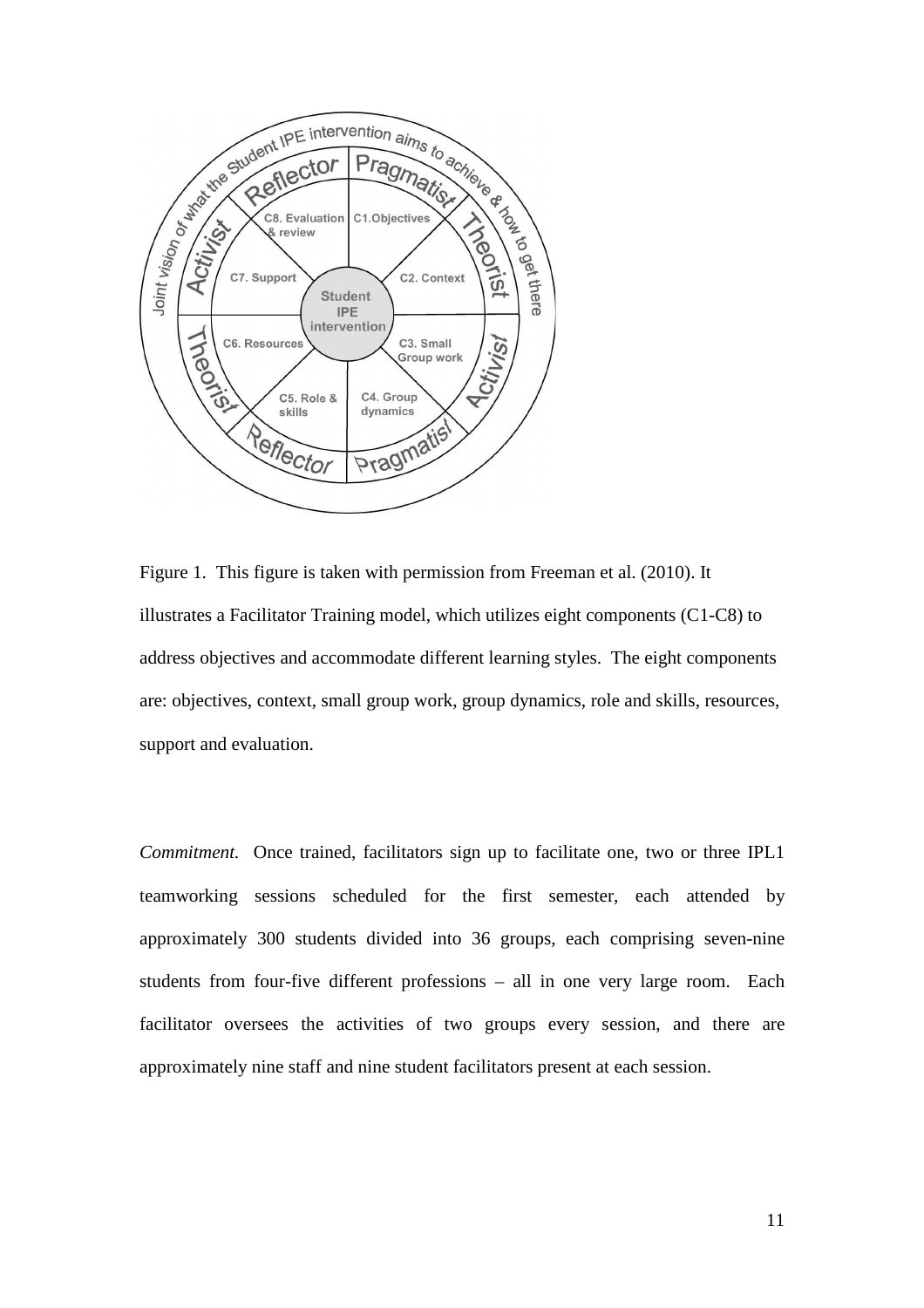*Support.* Although students are not co-facilitating during IPL1, they will do so if choosing to facilitate higher levels of IPL (i.e. IPL2). Indeed, co-facilitation with experienced facilitators is recommended for less experienced students (O'Brien *et al*., 2017) and has shown to produce positive results for both parties (Anderson, Thorpe  $\&$ Hammick, 2011; LeGros *et al*., 2015; Reeves *et al*., 2016b). Furthermore, it creates opportunities to model interprofessional collaboration where the co-located facilitators represent different professions (O'Brien *et al*., 2017). As IPL1 student facilitators, they were however co-located in such way that they could facilitate independently, yet access immediate support from experienced student and/or staff facilitators if needed during the actual session.

Following each session, all facilitators are invited to attend a debrief meeting where they can share experiences and discuss any challenges they may have encountered in a safe environment. Ongoing support and additional resources are provided via a dedicated intranet site and by direct access to individual support, both before and after the teamworking session.

### **Methods**

The study employed a post-intervention design to gather open-ended text-based survey responses.

#### *Sample*

14 students facilitated IPL1 in the academic year 2015-16 who studied: medicine, year two  $(n=2)$ , year three  $(n=3)$ ; paramedic science, year two  $(n=1)$ ; nursing year two  $(n=3)$ ; pharmacy year two  $(n=3)$ , year three  $(n=1)$ ; physiotherapy  $(n=1)$ . These 14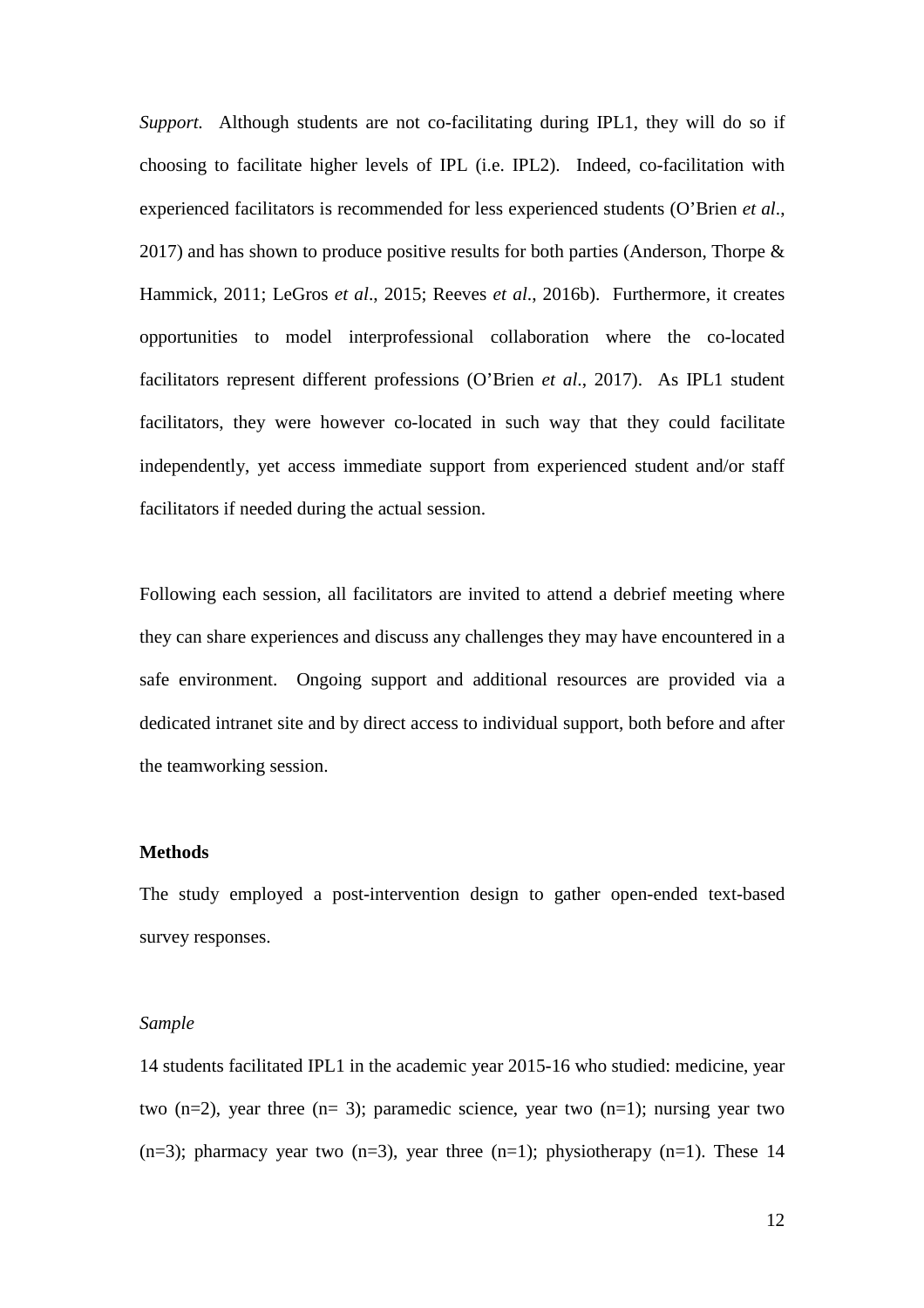students together facilitated 432 first-year students. Some facilitated two groups for only one session whereas others returned to facilitate two new groups for a further one or two session(s).

### *Data collection*

Data were collected during the academic year 2015-16 from student facilitators (Data set 1) and from the students they supported (Data set 2) during the first level of IPL (IPL1).

### *Data set 1*

Once student facilitators had completed their role as IPL1 facilitators they were asked, via email, to complete a questionnaire with six open-ended questions aimed at capturing the experience of facilitating IPL1 including: the extent to which they had felt prepared and supported; what they had learnt; what challenges they had encountered; and how the training could be further improved.

## *Data set 2*

Student evaluation of IPL1, completed electronically and anonymously, was searched to identify data from the students who had been facilitated by senior peers. Two open-ended text-based questions focused gaining student reactions from their interprofessional session. Data were collected from students in this category who responded to either or both of these questions and where responses related directly or indirectly to facilitator support. These data were then extracted and analysed to triangulate data gained from student facilitators.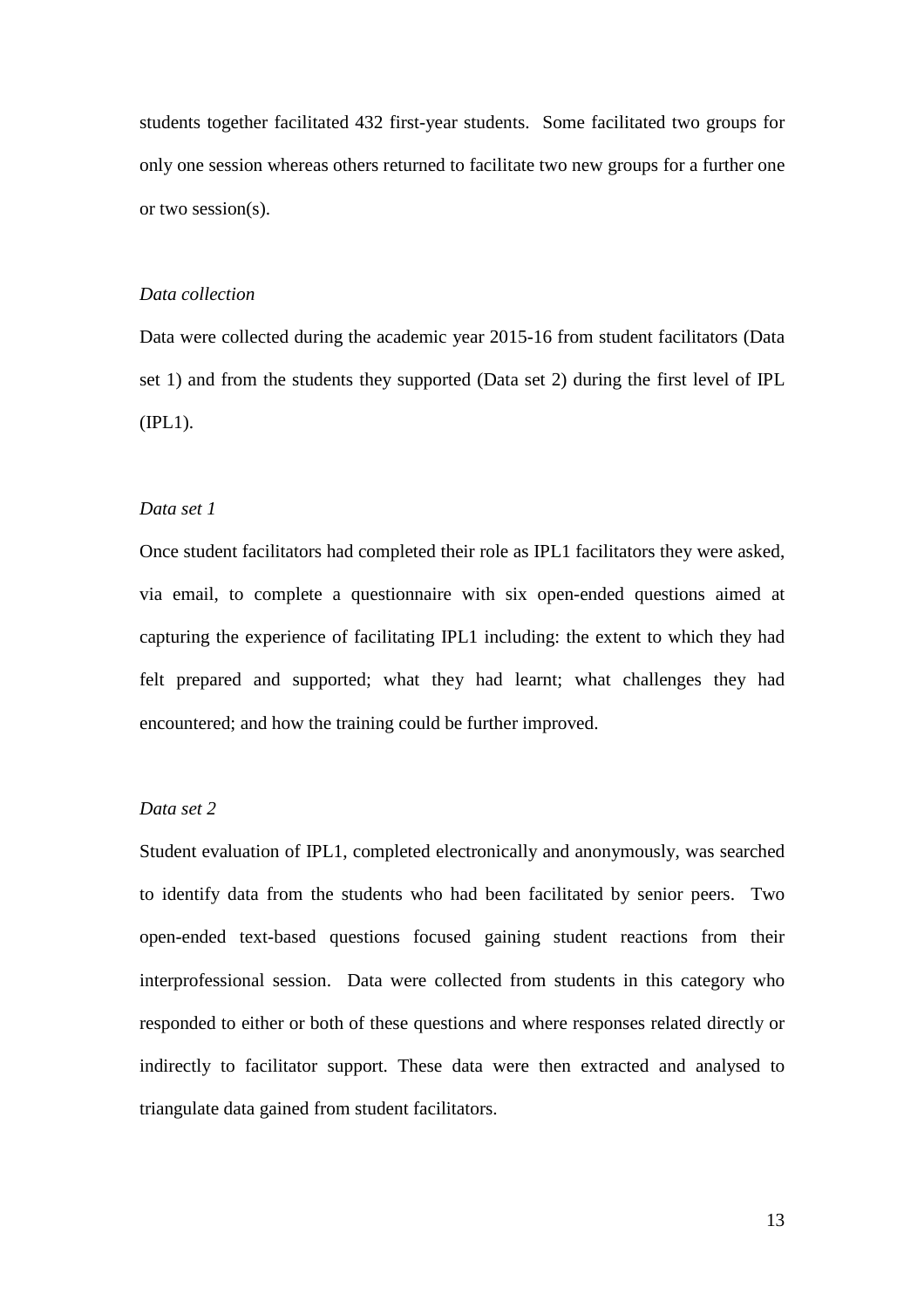### *Data analysis*

Data from both sets were analysed using principles of thematic analysis described by Fereday and Muir-Cochrane (2006) to elicit themes and sub-themes. Each of the two data sets were collated and analysed independently by the first two authors of this paper, adopting principles of thematic analysis, as described by Fereday and Muir-Cochrane (2006). Each of the open-ended answers were read through, key phrases relevant to the study aims were highlighted, and a code was given to each phrase. Codes were grouped together into preliminary main themes by looking at relationships between units of codes. Ongoing discussion and comparison by the two authors around the themes that emerged from both data sets resulted in a joint thematic framework that could be adopted to adapt the Freeman model as part of the review.

### *Ethical considerations*

Ethics approval was obtained from the University's ethics committee. Participants were issued with informed consent forms ensuring that all data provided would be kept confidential and that findings would be reported anonymously. To encourage students to feed forward their honest views, participants were invited to return questionnaires via the university's internal mail system, rather than by email.

## **Results**

Nine of the 14 student facilitators completed the six questions about their experience and thus contributed to *'Data set 1'.* 179 out of the 432 students who facilitated by their peers completed the evaluation form, 29 of these had added comments that related to their facilitator thus contributed to *'Data set 2'.*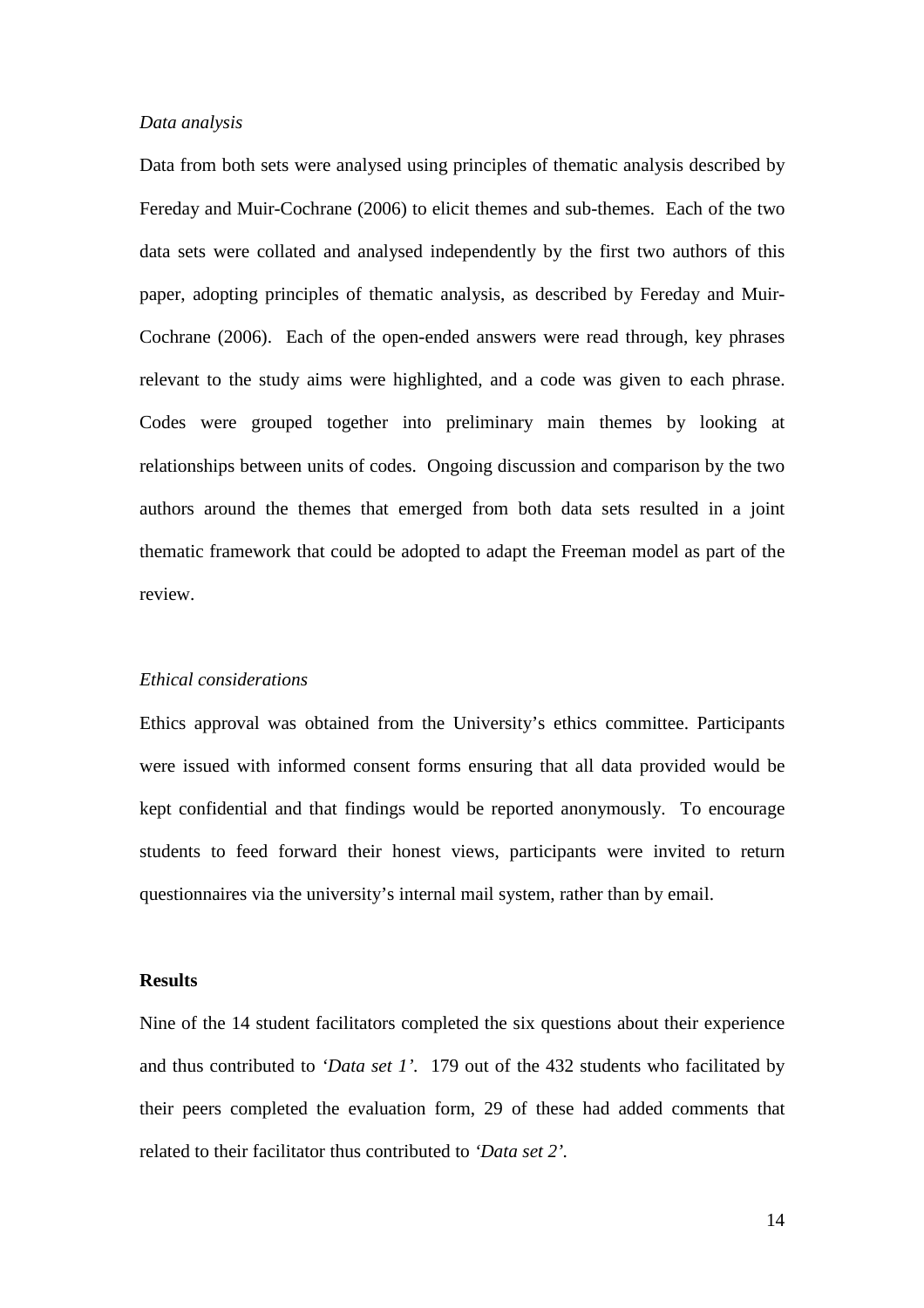Four main themes were elicited from the data are presented below, with representative extracts from the data pool.

### *Preparation*

Generally, student IPL facilitators felt positive about their preparation and reported having appreciated opportunities to actively work through the exercises and tasks they would facilitate during IPL1. In particular, they valued the opportunity to direct questions to a panel of experienced facilitators at the end of the training, which helped the student facilitators understand how to deal with different situations and thus build their confidence by knowing how to deal with a range of different situations. As the following data quotes indicate:

The training session took us through the scenarios meticulously and many opportunities were there for us to ask questions and clarify possible uncomfortable situations that may arise. (Student Facilitator 3)

The training helped me develop a bit of confidence in dealing with challenging situations. (Student Facilitator 5)

Students were realistic, however, about how much could be achieved in six hours, acknowledging that it would be impossible to be prepared for every scenario that might arise during the actual IPL1 teamworking session:

> During your IPL you meet so many people and you face so many new situations it is impossible to cover all the scenarios beforehand. (Student Facilitator 7)

Another limitation of the training was highlighted by a student who opted to facilitate an IPL session that took place later in the semester and thus felt impacted by the time -lag between the training and their first facilitation.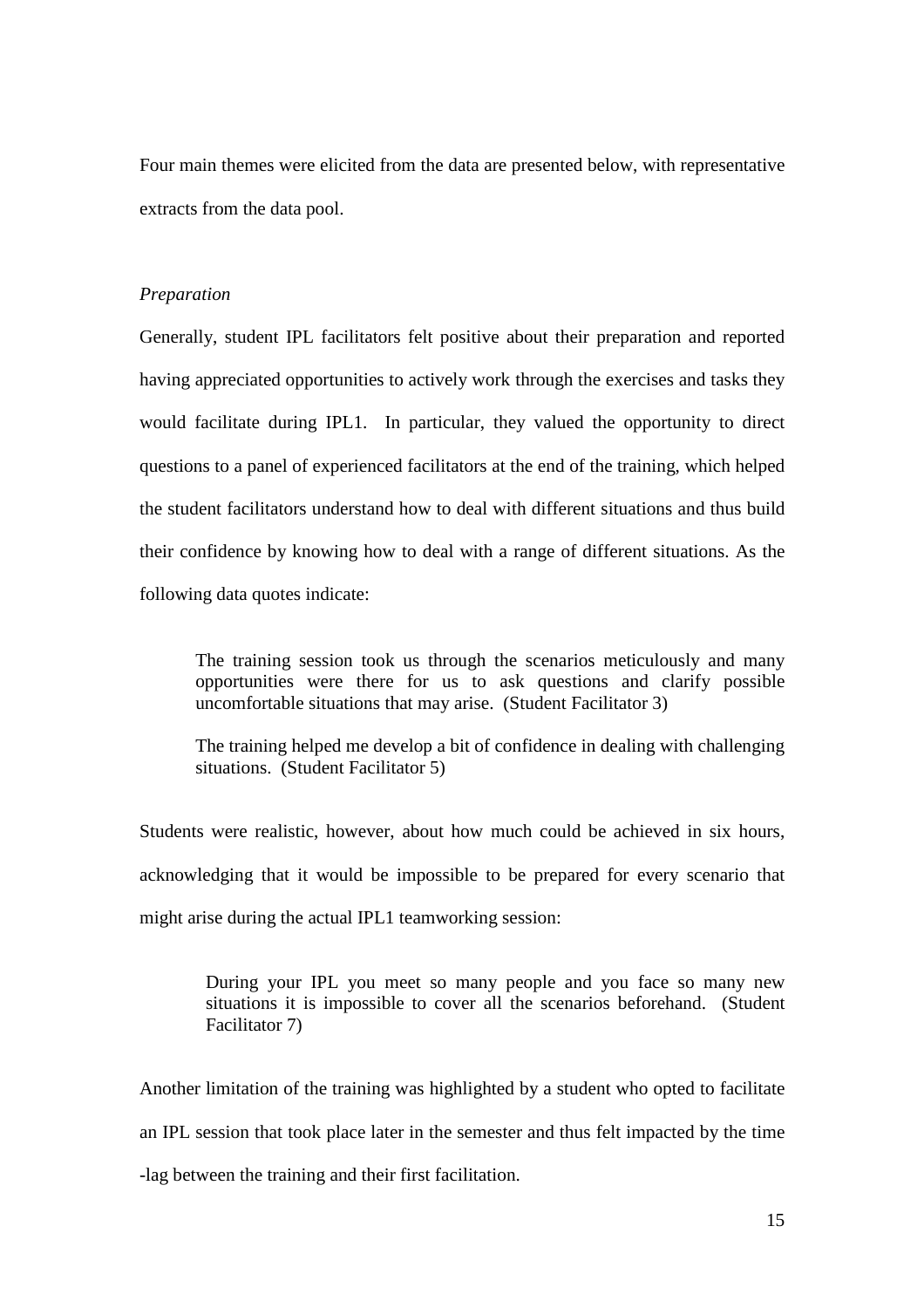There was a bit of time before the first facilitation so when I arrived at the session I was worried. (Student Facilitator 9)

### *Support*

Student facilitators highlighted the importance of communication channels being open and clear to them so that they knew where to get further help. They felt that trainers offered support as and when it was needed and that questions could be asked or concerns raised at any time, as exemplified by the comment

> Constant email contact made me feel as though if I had any questions or queries, they would get dealt with quickly. (Student Facilitator 3)

Student facilitators were reassured by the presence of experienced facilitators during the actual teamworking sessions should they need to ask for advice, or help.

> Having other IPL facilitators around me was reassuring as I knew if I needed help, I could always ask. (Student Facilitator 4)

Feedback also showed that student facilitators valued the debrief meetings that took place immediately after each IPL session, where both staff and student facilitators were encouraged to discuss their thoughts, or concerns, and share best practice. One student said that these meetings

…calmed me down and made me aware that I did not need to know everything. (Student Facilitator 1)

*Challenges*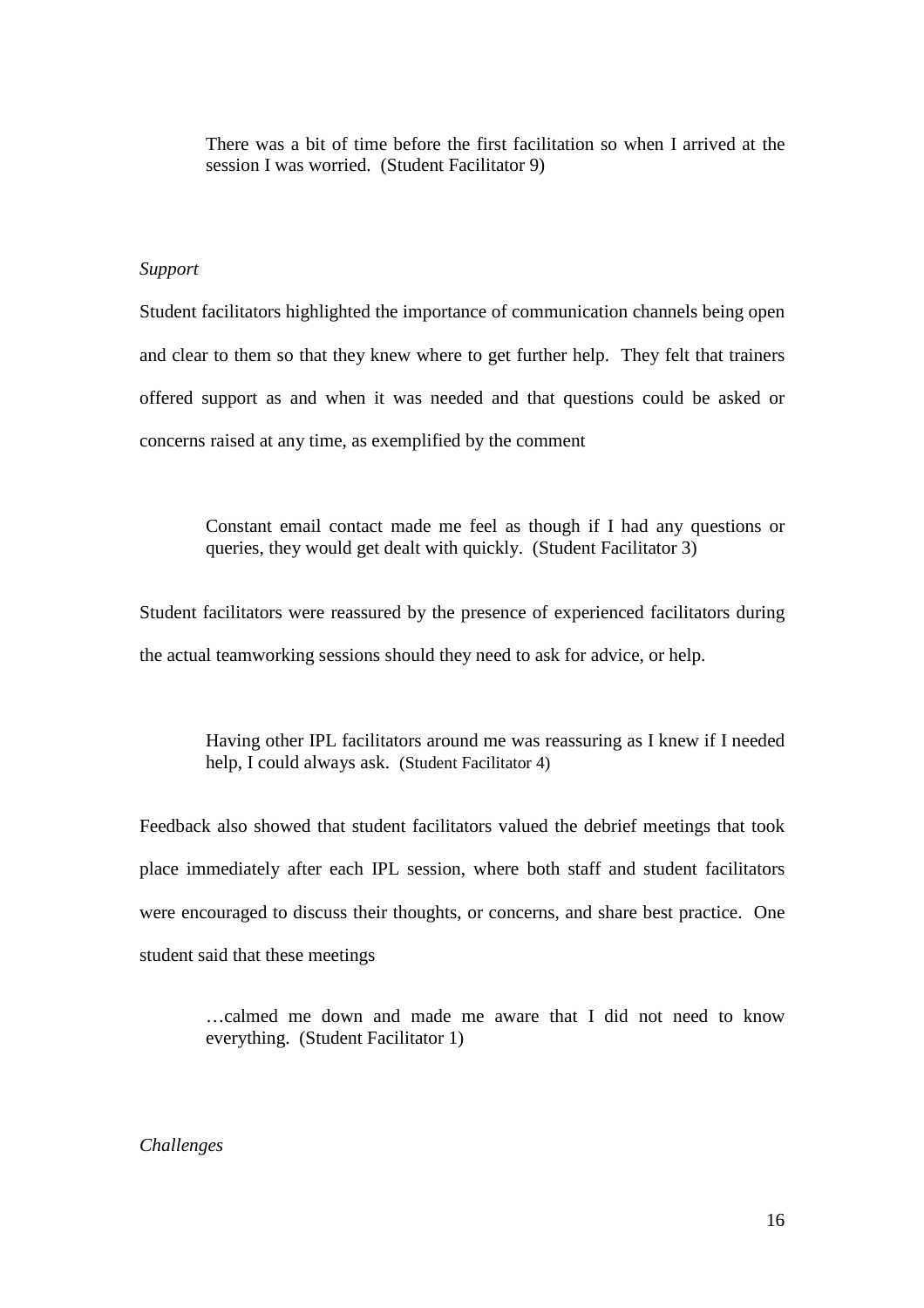When asked whether they had encountered any challenging situations, several student facilitators reported about specific areas they had found difficult. One said they had found it difficult to keep their groups focussed on IPL.

Sometimes it is a real struggle ensuring students collaborate in a teamworking sense, remain focussed and above all – students realise the importance of IPL. (Student Facilitator 3)

Many grappled with the feeling of being in authority, which was highlighted by comments linked to keeping students on track when they seemed to focus on 'other' things not linked to the task they had been asked to do. Some reported that they found it difficult to judge when to have an input into a group activity, or discussion, and when to stand back. One describes their dilemma:

It's actually quite difficult [to judge] when to butt in... (Student Facilitator 6)

 …I often want to add my opinion, but sometimes standing back, listening and then adding input may be the best way forward. (Student Facilitator 6)

Although no student facilitators specifically reported actual conflict within the groups they facilitated, one student participant (*Data set 2*) observed that there had been a degree of conflict between the professions in some groups:

…I know some of the other groups did not get on so well [as our group] and some conflict did arise between professions. (Facilitated Student 10)

However, it is not clear whether groups experiencing conflict were facilitated by student or staff facilitators.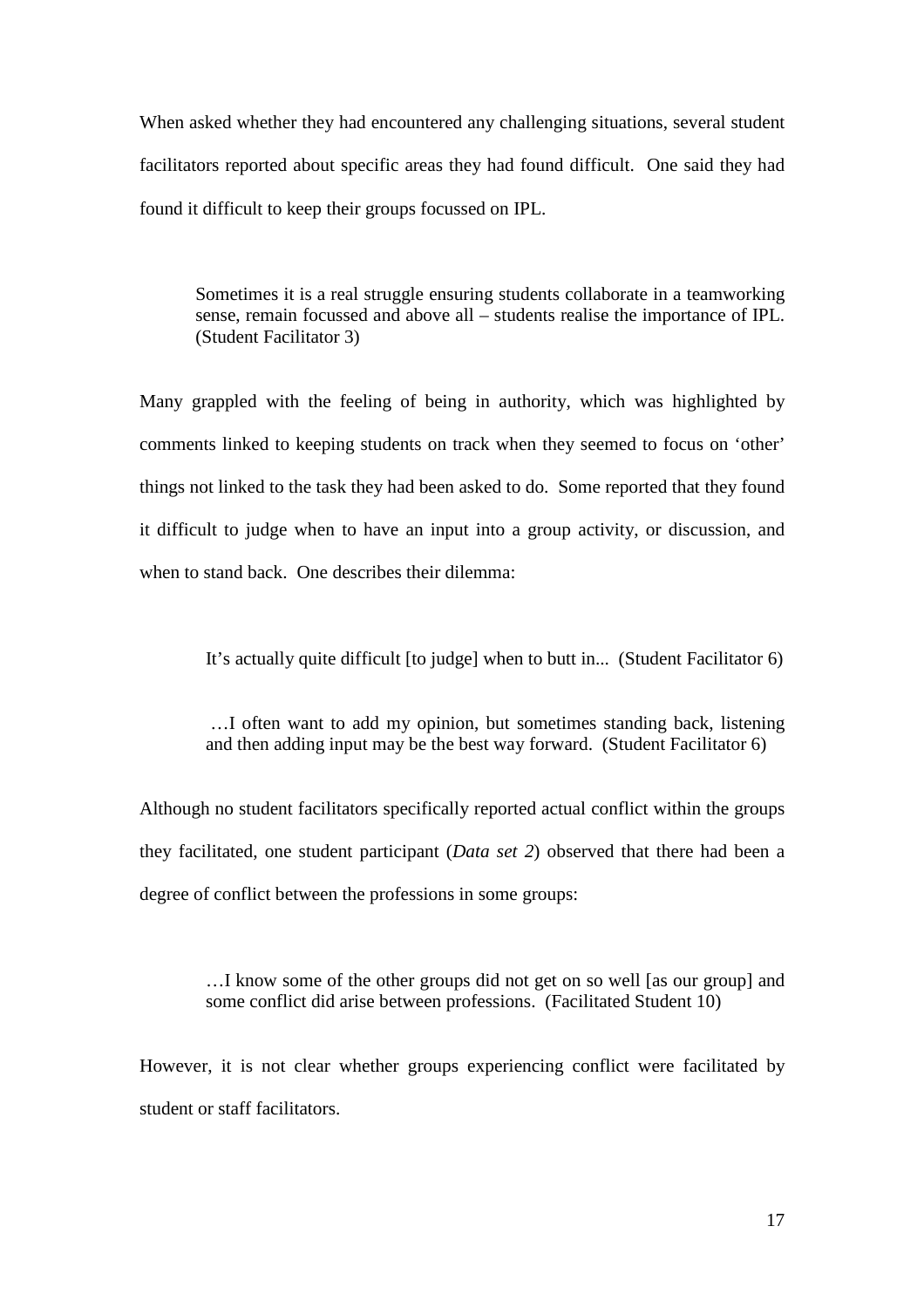In some cases student facilitators felt they needed to provide a lot of support in order for students in their groups to engage with each other effectively. For example, by encouraging the group to 'gel' and by supporting the person who had taken on the role of 'chairing' a task so that they could fulfil this role. One student facilitator reported that they had not successfully been able to engage one of their groups.

> One of my groups did not speak to each other and were just completing tasks independently… (Student Facilitator 9)

Feedback from facilitated students (*Data set 2*) highlighted areas where student facilitators were less effective in their role and where more hands-on facilitation would be beneficial. For example, in helping students to link tasks with learning outcomes, or to support group dynamics.

> Some of the discussion questions were vague and so could be more focused. (Facilitated Student 4)

> The facilitator could perhaps prod the non-participating members to participate more. When you are all complete strangers, it's harder to encourage/urge the quiet ones on your team to contribute without appearing bossy or insensitive. (Facilitated Student 12)

Some student facilitators highlighted the challenge of dealing with students' resistance to IPL, a phenomenon known to them having shared a similar experience of IPL1 in recent times. Student facilitators said that they were able to identify equally with the perspectives of the students they were facilitating and with those of the facilitator.

> Students usually come into their first IPL sessions having pre-conceived ideas of what it may be like… as a facilitator it is something you directly feel as they project their feelings mainly towards you as someone who is making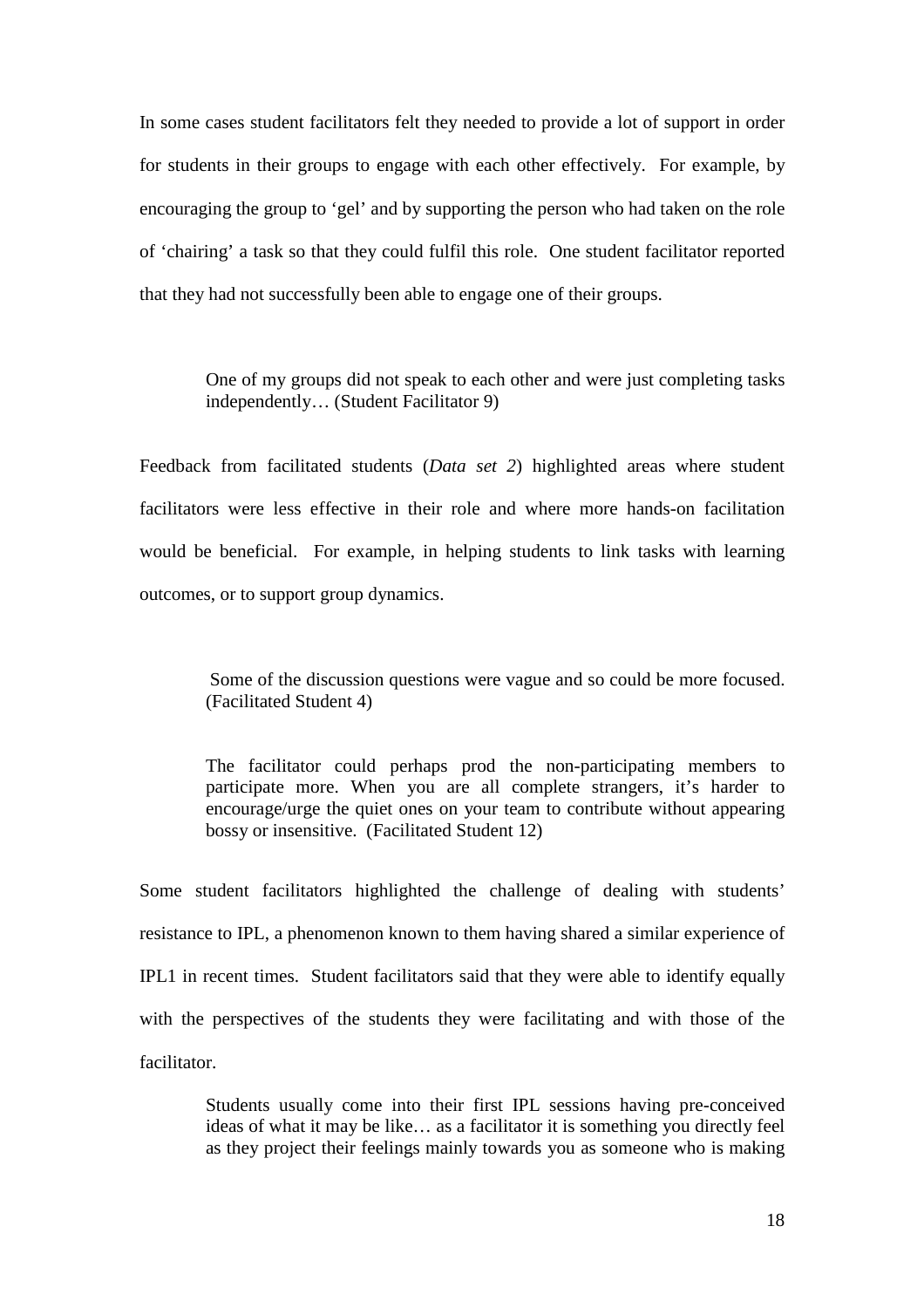them do something they do not necessarily want to do. (Student Facilitator 3)

### *Benefits*

Student facilitators saw this experience as an opportunity for academic and personal growth, professional development and confidence building. Some students also said that it had contributed to their understanding of IPE, and consolidated their own understanding of the importance of interprofessional teamworking as they were facilitating the learning process of others.

…it gave me more confidence and helped me see how I have developed over the course. (Student Facilitator 5)

…it was enjoyable, informative and enlightening experience that didn't take much of your time but really contributed to my professional development. (Student Facilitator 6)

…when I initially did IPL1, I did not understand the aims of IPL and could not comprehend why I had to do IPL when I was only in my first year of university. However, having been an IPL facilitator I am more aware of the aims of IPL. (Student Facilitator 4)

Students enjoyed having a different role to play in IPL and were also motivated by a chance to see things from the teaching perspective through acting 'behind the scenes'. One student facilitator felt that students have a unique role that is different from staff facilitators – that they are more relatable to their student peers.

> I feel that with sharing your own experience and because I am a student myself, I was able to relate to the students. (Student Facilitator 3)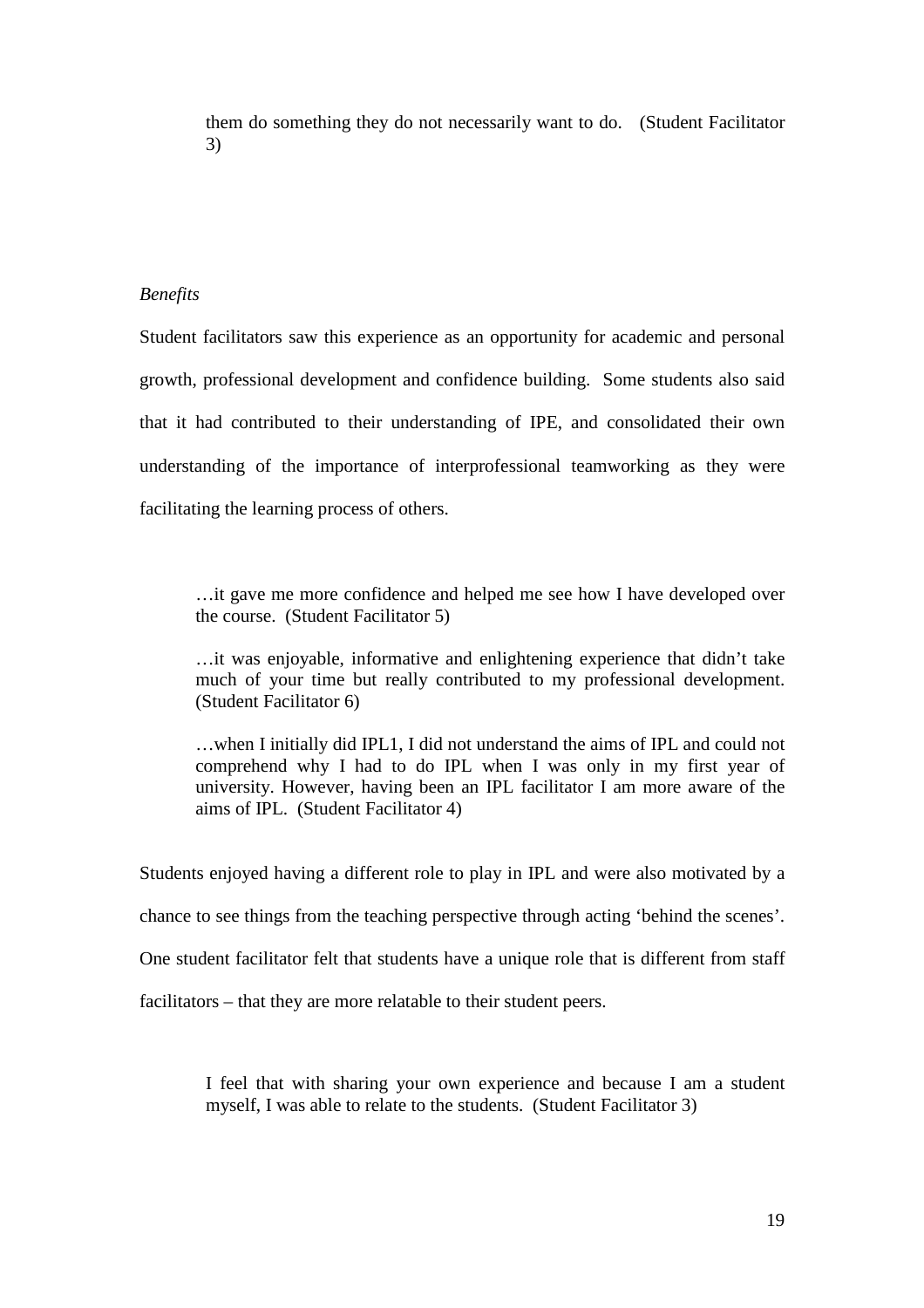[Student facilitators] can also put other students at ease knowing they can ask what they might fear to ask a lecturer. (Student Facilitator 8)

Feedback from facilitated students (*Data set 2*) was largely positive towards peers who had facilitated their IPL groups and data supported the belief that they are relatable. Most of the comments show that student participants were very happy to have been facilitated by their peers and were complementary on how they had supported the actual learning process.

Our facilitator was very helpful and easy to talk to. (Facilitated Student 14)

 Facilitator for group [x] was very helpful and very supportive when listening to our ideas. (Facilitated Student 13)

#### **Discussion**

This paper set out to identify how best to prepare students to facilitate IPL and to review a model for facilitator training presented by Freeman *et al*. (2010) in light of the inclusion of students on the IPL facilitator team to ensure student facilitators are appropriately trained. Data were collected from a small group of student IPL facilitators and students who were facilitated by them. Here, the findings are discussed in relation to the eight different components of the Freeman model (Figure 1) and together with evidence from the literature – to justify the amendments to the current Freeman model for use at this HEI and beyond.

The current approach of presenting the learning objectives at the outset and encouraging participants to contribute their thoughts about their relevance to them as learners, is even more important when training students. The *pragmatic* learner is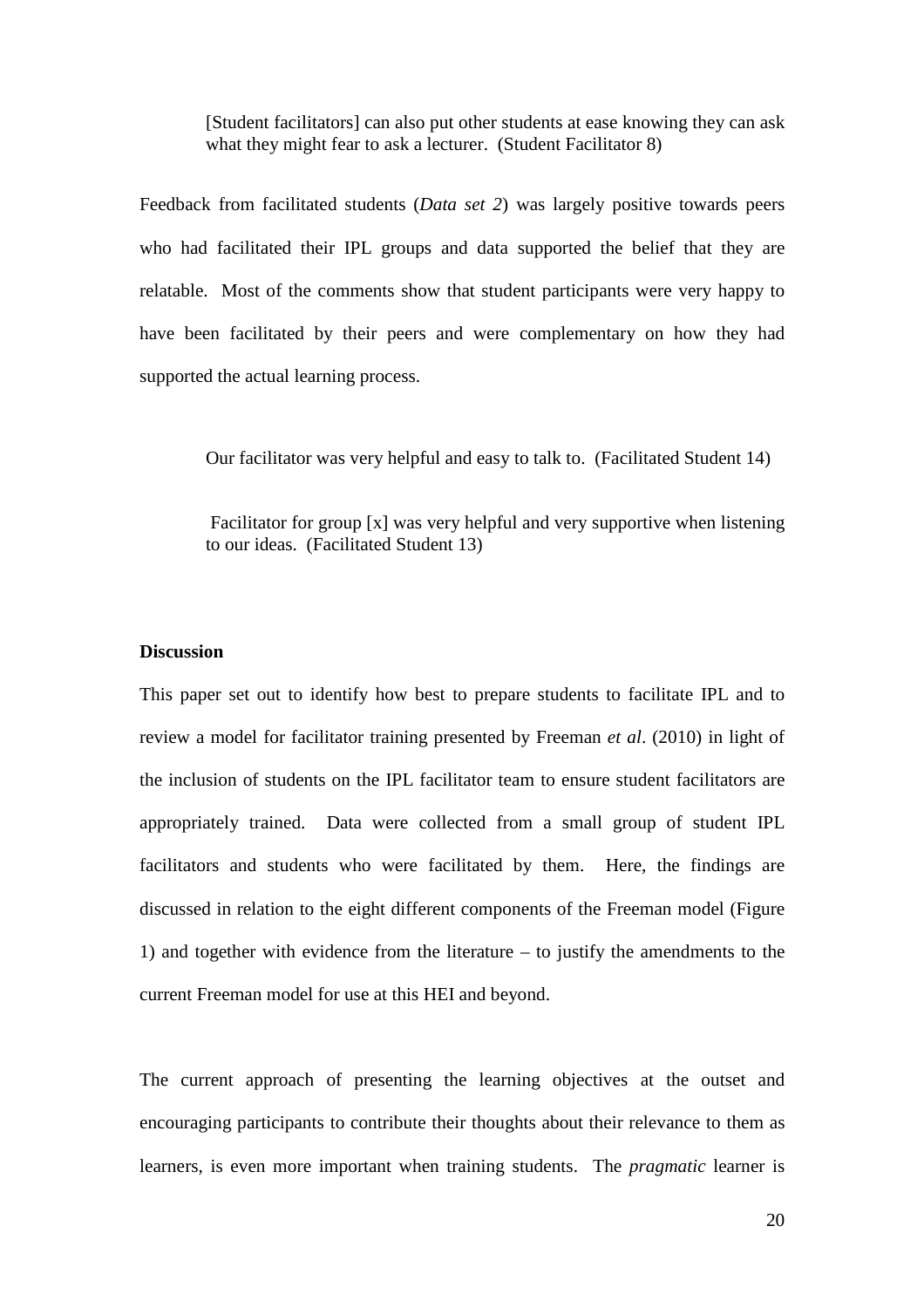likely to feel at ease as they can immediately see the relevance of the training and ensure that the anticipated outcomes are achieved (Figure 1). It is obvious from the findings from this study that the anxieties reported by (Rees & Johnson 2007) amongst staff also exist with students. In order to give trainers a chance to incorporate new elements previously addressed, the recruitment process will be strengthened to include a section where students will suggest key areas that need to be included in the training, or a pre-training questionnaire to enquire about participants hopes, concerns and expectations from the training, as advocated by Anderson *et al.* (2009).

Although the two over-arching theories underpinning IPL at this HEI still remain the same, i.e. those derived from adult and contact theory (Knowles, 1975; Hewstone, 2003; Carpenter & Dickinson, 2011), the challenge remains to ensure that all participants embrace their meaning in the context of the IPL they are about to facilitate. Since students are used to the need to embrace the learning style as *theorist*, student facilitators welcome this (Figure 1). Findings from this study confirm how this experience has helped to fully engage them in the training from the outset as described by Freeman *et al*., 2010 – helping them to truly understand the purpose of IPL and what the different exercises aim to achieve.

The findings show a positive view of *activist* approaches to facilitator training, highlighting the value of learning by doing, and thus giving participants an 'experiential understanding' of the process by allowing trainee facilitators to undertake the same exercises and tasks as the students they will facilitate (Figure 1). Milot *et al*. (2017) identify another aim of this approach, which is to develop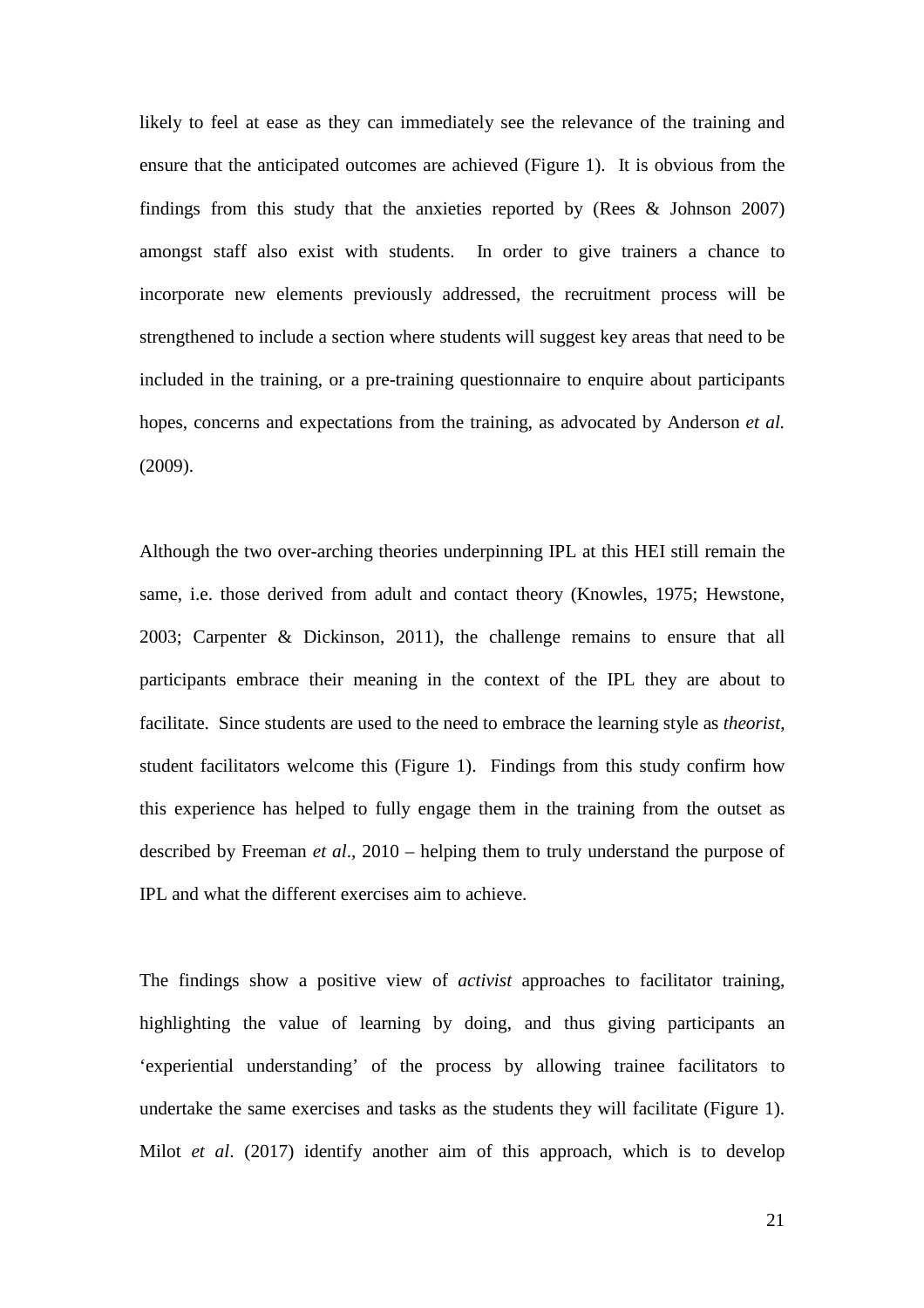facilitators' empathy towards the students they will be facilitating by putting themselves in their shoes. However, as shown in this study, student facilitators feel that this is a strength for them as they have recently been on the receiving end and can therefore more easily understand the challenges learners may experience.

Due to the facilitator training being much shorter now than it was years ago, some of the small group activities have changed, but key activities remain to ensure a common understanding of effective interprofessional teamworking, how it impacts on high quality care, how IPL can prepare students and the facilitator's role in this process.

Findings of this study highlight that a key challenge for student facilitators is to manage different group dynamics. As described in Freeman *et al*. (2010), this was previously addressed by demonstrating common situations in a role-play, which is paused at key points in order to invite discussion and questions from the audience. Despite being a highly valued component by the *pragmatic* learner (Figure 1), the role play was removed due to time constraints of the training. In response of the findings presented here the role play will be re-introduced, but in a different fashion. Instead of a real life role play, student and staff facilitators will together develop a video showcasing different scenarios which will be available to all facilitators after the six hours training. The video showcasing different group dynamics will be posted on a site accessible to all facilitators and linked to a discussion board where everyone can share thoughts and suggest ways to handle different situations.

As shown in this study, student facilitators say that the training helped prepare them for the role in the IPL1 teamworking session and they also said that it helped them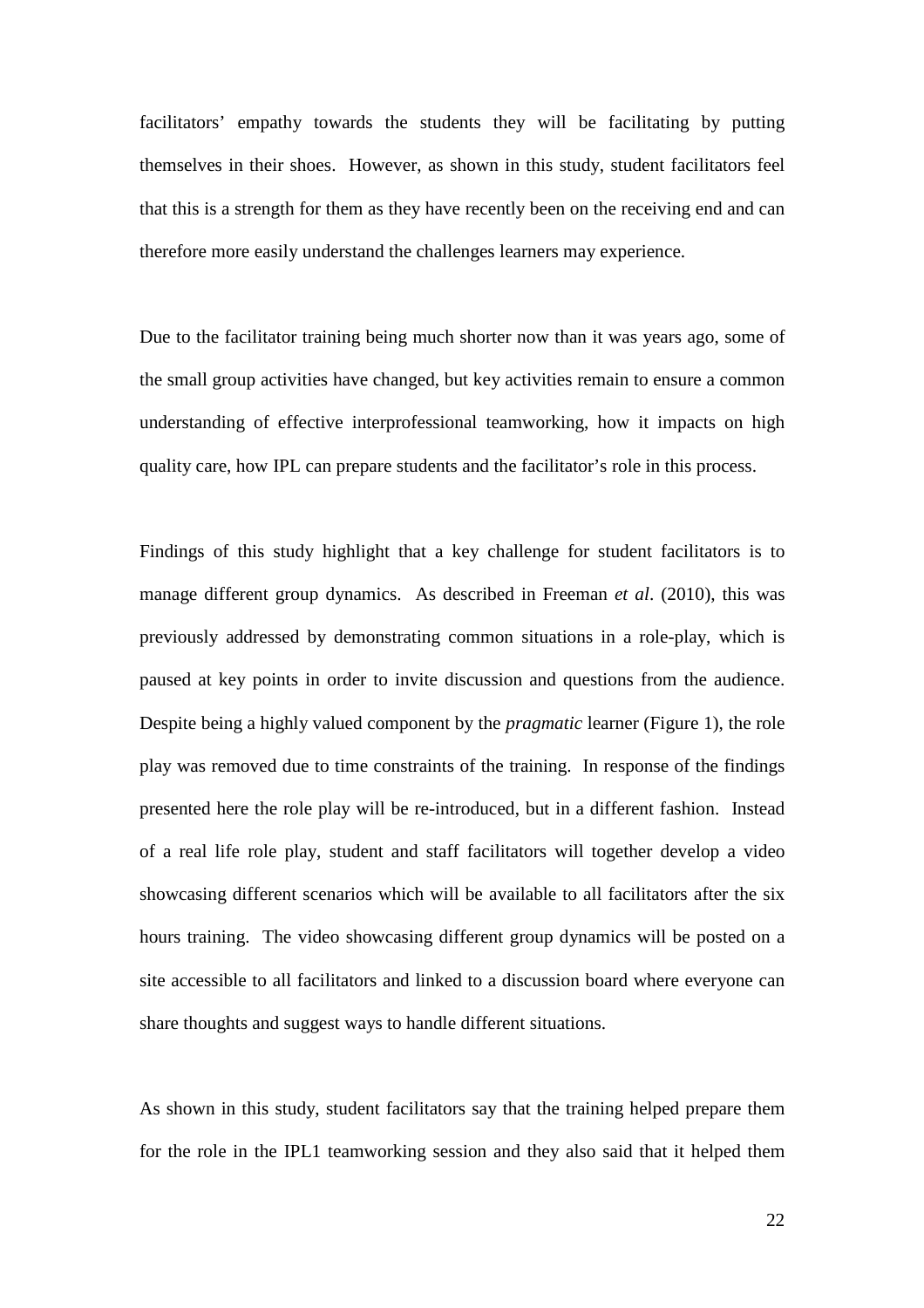develop skills that are helpful to them as future healthcare professionals. As outlined in Table 1 - for trainers based at this HEI – the role and skills of the facilitator is a dynamic concept that attracts the *reflector* (Figure 1).It is important therefore to review this on an annual and ongoing basis together with new and experienced IPL facilitators. Another element to consider when preparing students for their facilitator role, from experience at this HEI, is to not only build but also to manage confidence gained from experiencing the facilitator role so that it does not impact negatively when the student returns to the learner role in an IPL context. It is therefore important that the facilitator training includes opportunities for discussion and reflection to help students develop an awareness and sensitivity around this issue.

As discussed by (Howkins & Bray, 2008) IPL facilitators need to remain clinically neutral, which was also highlighted by Anderson *et al*. (2009) to be challenging for some facilitators. This study did not pick up any data from student facilitators, suggesting that they do not see this as a challenge. Instead, student facilitators were more worried about the role of providing direction and focus, and how best to encourage interaction and collaboration. This implies that student facilitators need to develop skills linked to the managing of group dynamics as mentioned above and to develop their confidence so that they can decide when to intervene and when not to.

The question of when and how to give guidance to student groups and when to take a back seat has been discussed in the literature (Lindqvist & Reeves, 2007; Hammick *et al*., 2007; LeGros *et al*., 2015). Whilst too much intervention can inhibit a group's independence (LeGros *et al*., 2015), particularly in the 'forming' stage (Tuckman, 1965), standing back at crucial points can also prove problematic, especially if the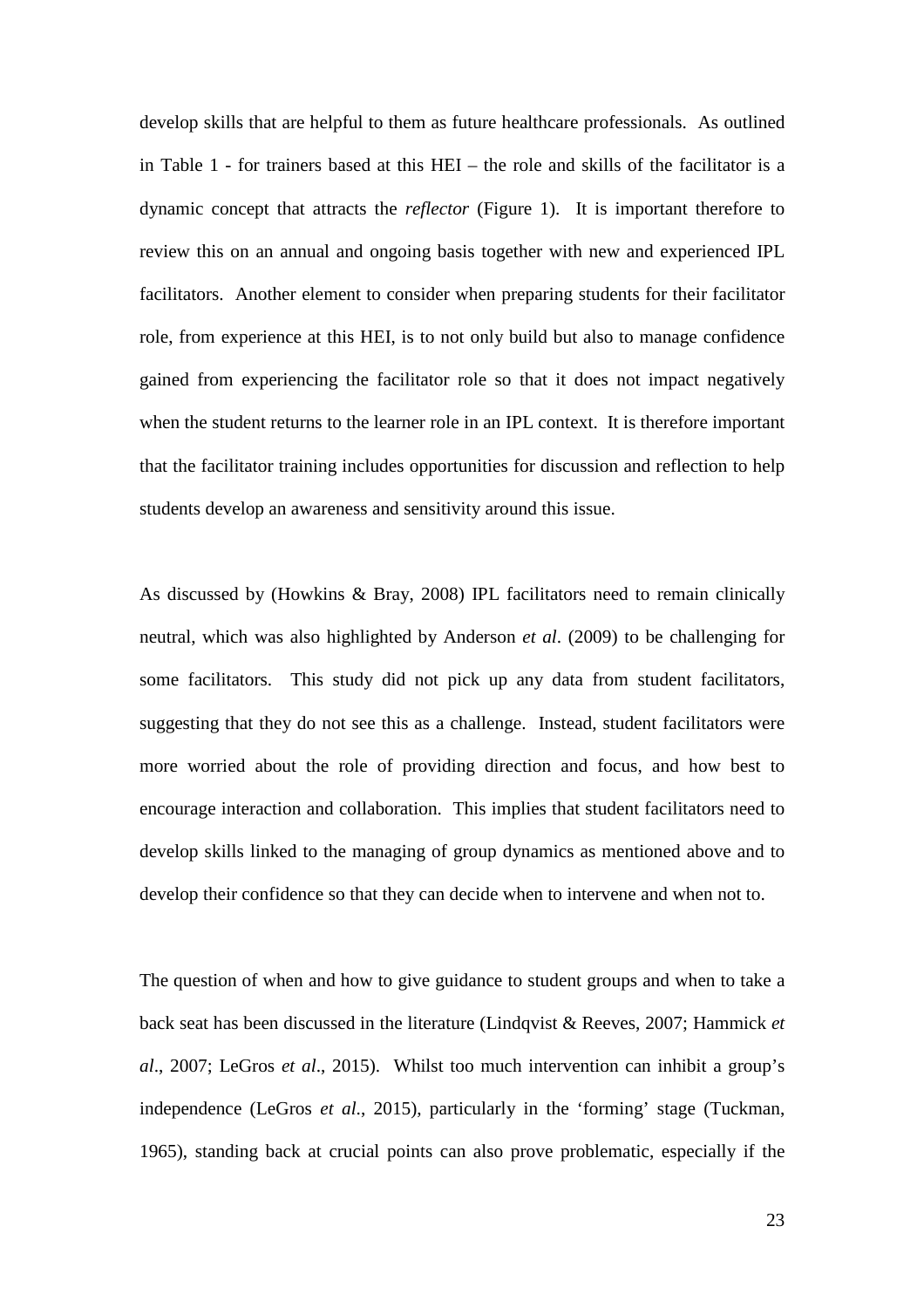group is experiencing negative stereotyping, or destructive group dynamics. Interestingly, no comments in the facilitated students' feedback suggest that student facilitators give too much input, as is sometimes the case for staff facilitators (Lindqvist & Reeves, 2007). One might speculate that student facilitators are particularly sensitive to this from their own experiences as students, and may therefore be over-compensating. Or, as suggested by one student facilitator in an informal discussion, it might be to do with students' confidence, particularly when facilitating groups with students who are older than them.

One of the challenges of delivering IPL is linked with preconceived ideas that often exist between different professions, even among students at this early stage (Lindqvist, Duncan, Shepstone, Watts & Pearce, 2005). Effective and supportive facilitation of negative stereotyping within an IPL environment is described by Derbyshire, Machin and Crozier (2015) as an important skill. Conversely, unskilled facilitation can exacerbate negative stereotypes, as discussed by LeGros *et al*. (2015). It is therefore important that the facilitator training allows for such possible tensions to be addressed, firstly by introducing them in the theory section of the training, and secondly by creating opportunities for discussion, e.g. during the Q&A and ongoing debriefs.

In line with need of the *theorist* (Figure 1), training materiel is offered to all IPL facilitators. Student facilitators welcome the opportunity to read around the subject and it also served as a continuous resource so that students could read up on what they needed to do nearer to the time. Although that still did not completely bridge the gap between training and the actual IPL1 session, as shown by comments from one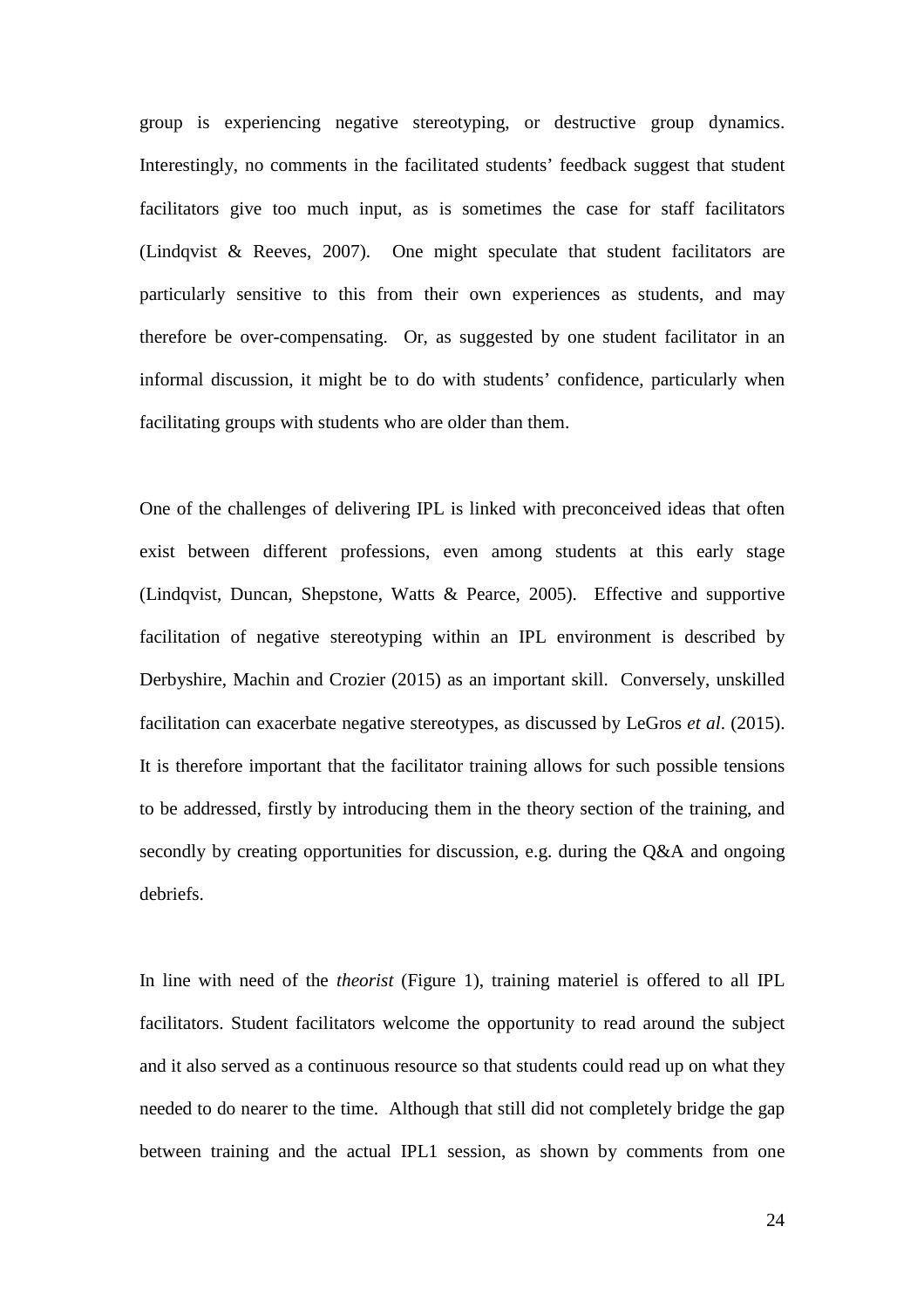student, it does help and for future years' student facilitators will help make links through additional means using social media as one conduit to access available resources.

The appreciation that was shown by student facilitators for the high levels of communication student they received highlights the value of ongoing and accessible support. The fostering of interprofessional team spirit as alluded to by Anderson *et al*  (2009) is key in helping facilitators acting as ambassadors for interprofessional practice (Table 1). As well as being a very beneficial method for all facilitators to consolidate IPE principles and to further develop their skills, findings reported here highlight the need for providing ongoing support in ways that attract the *activist* learner (Figure 1), such as arranging regular debriefs. Hall and Zierler (2015) advocate debrief opportunities that allow facilitators to share their thoughts about what it has been like to facilitate IPL, describing such catch-up sessions as opportunities for 'group reflection'. Milot *et al*. (2017) also recommend opportunities for facilitated reflection, in which facilitators can share instances when they have felt 'at a loss', and have the chance to realise that experienced facilitators can also feel insecure, thereby normalising their experience and together discuss appropriate strategies to support student groups more effectively.

Opportunities for regular debrief sessions will allow the *reflector* (Figure 1) to continue the development of skills during their time as facilitators and as part of their professional development. This study supports earlier findings presented by Clouder, Davies, Sams & McFarland (2012) suggesting that the benefits to students who facilitate IPL are significant - including academic and personal growth and

25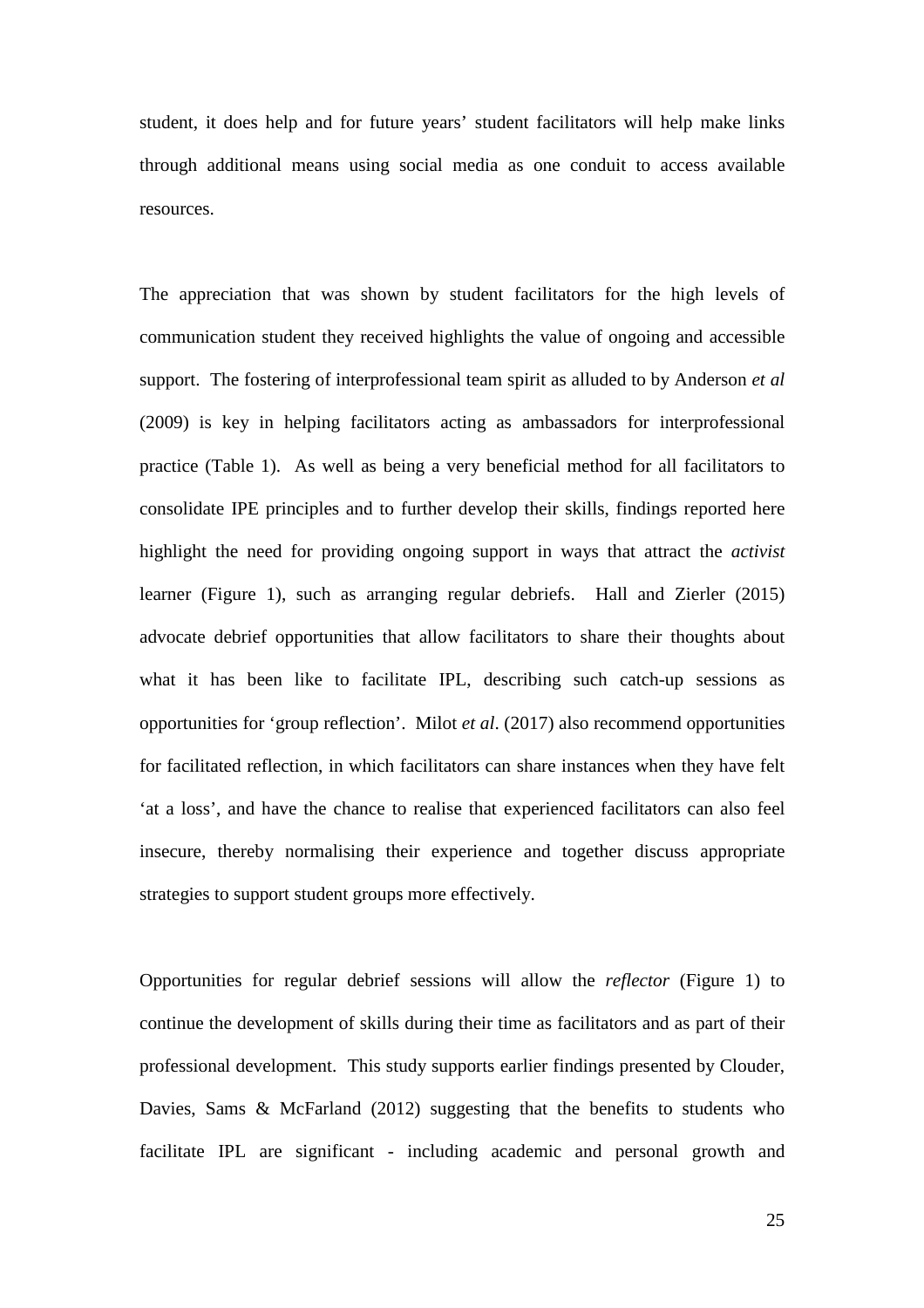strengthening of professional and interprofessional identities. As reported here and also stated by Clouder and colleagues (2012), students are clearly motivated by a chance to see things from the teaching perspective – providing educators with a chance to capitalise on this exciting opportunity to engage students in IPL.

In order for educators to optimise this opportunity, the quality of the training package available is vital, emphasising the need for ongoing review and improvement. A common thread linking data collated from student facilitators is that of 'building confidence'. Figure 2 (see online supplementary file) illustrates this simple, yet key, adaption to the Freeman model that featured in each of the themes that emerged from the data.

#### INSERT FIGURE 2 HERE

Furthermore, facilitated students highlighted some areas where more explicit training would be beneficial for student facilitators. For example, in recognising 'teachable moments', which was also discussed by (LeGros *et al*., 2015) and thus helping groups to make sense of the activities they are doing, connecting them to the expected learning outcomes and making links to the practice setting.

Students are, by virtue of their student status and having participated in IPL themselves, in a unique position to bring an additional and valuable dimension to the facilitator training, where students and academic staff are preparing alongside each other. This way, they are able to relate to and share with academic facilitators how their peers might be feeling about participating in IPL. This 'insider' perspective, if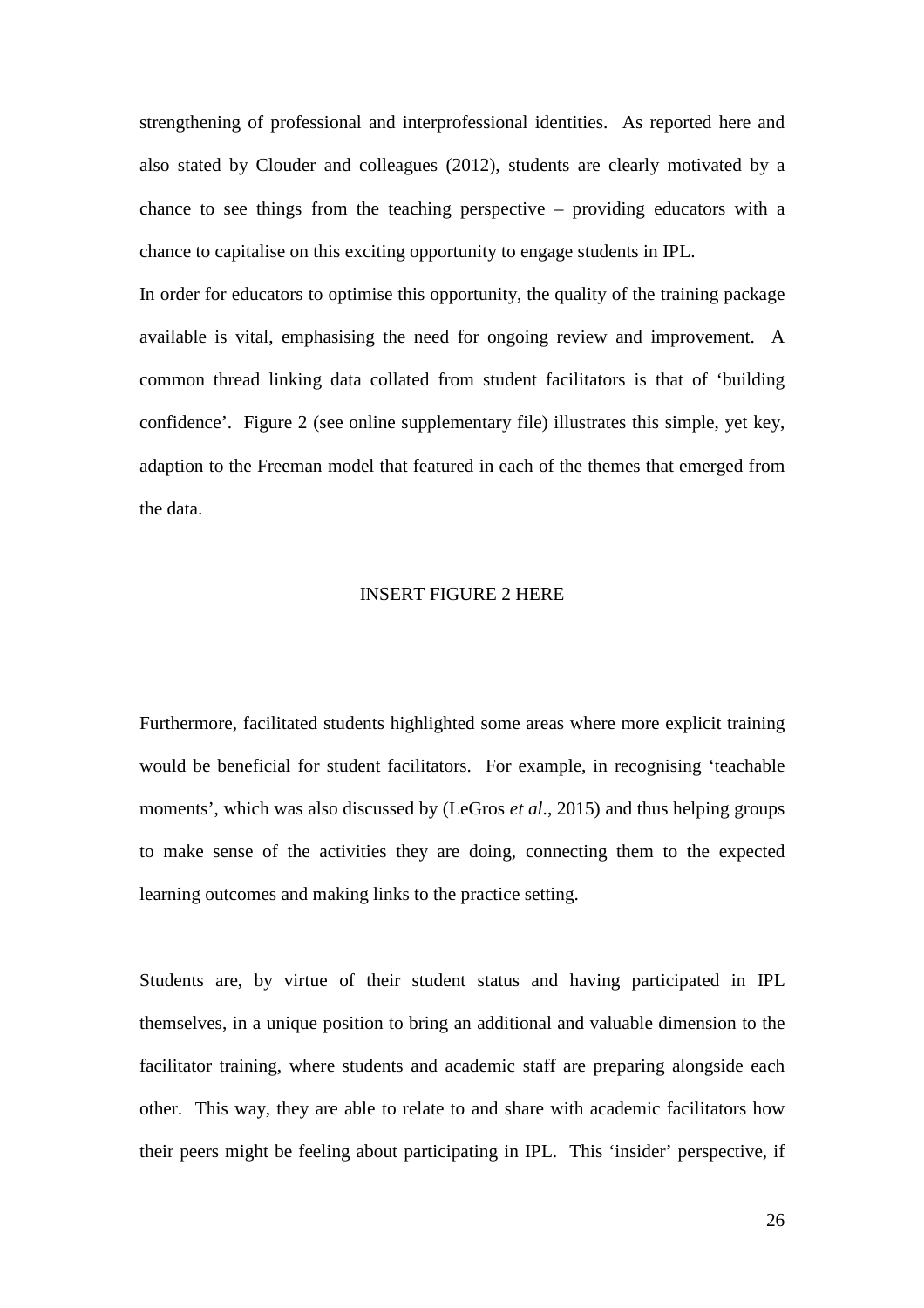shared in the context of a facilitator training session, can help the process of reflection about the facilitator role. Certainly, in this case, involving students as IPL facilitators, and training them alongside staff, has had a positive impact on the training for all participants. Furthermore, findings presented here support those presented by Lehrer *et al*. (2015) positioning students as core drivers of nurturing and leading a culture of transformational change that embraces interprofessional learning and working.

This study has a number of limitations. Firstly, only a small number of student facilitators provided data that were collected through open-ended, text-based responses, rather than qualitative methods, which is likely to have given a more indepth insight. Secondly, the facilitated student data were not specifically focussed on feedback about the student facilitation that they had received per se, but instead on the intervention they received, which brings ambiguity to the data as facilitated students may not have realised that their facilitator was a student.

Further studies would benefit from a combination of methods, as recommended by Ruiz *et al*. (2013) such as observations of group interactions during facilitation, selfreport methods using diaries, and /or interviews with individual participants or focus groups. It would also be beneficial to base future questionnaires on Sargeant, Hill and Breau's (2010) Interprofessional Facilitation Scale (IPFS) in order to assess facilitators' skills, which may highlight gaps in our current facilitator training.

### **Concluding comments**

This study emphasises the importance of preparing students for their role as facilitators of IPL and providing ongoing support, particularly with the aim of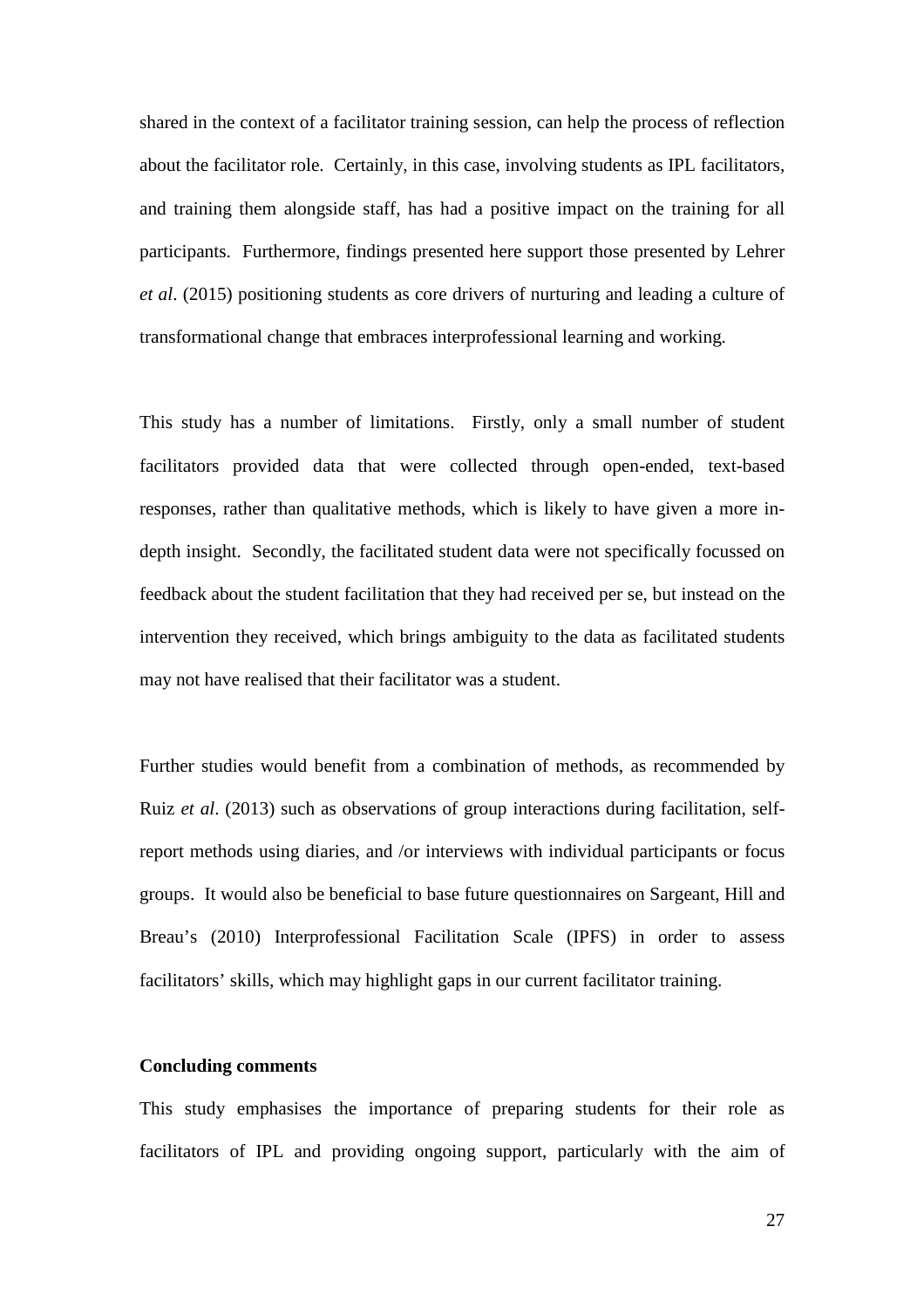building and managing their confidence around dealing with group dynamics and how to enhance students' learning experience in the most effective way.

Findings presented in this paper helped to adapt the facilitator training model presented by Freeman and colleagues (2010) for use at this HEI, but also to others who wish to incorporate students as part of their team of IPL facilitators. This study has helped to identify ways in which this facilitator training can be developed further to address certain areas to ensure that all student facilitators feel adequately prepared for and confident in their role from the outset. Only then will they get the most out of this experience for themselves and actively contribute to leading transformational change in relation to enhancing interprofessional education and practice.

This is an exciting innovation that has great potential for staff and students to learn and work together – further preparing students for their future career in a workplace that requires every member of the team to function at optimal level as they collaborate within and across professions to provide the care people expect.

## **Declaration of interest**

The authors report no conflicts of interest. The authors alone are responsible for the content and writing of the article.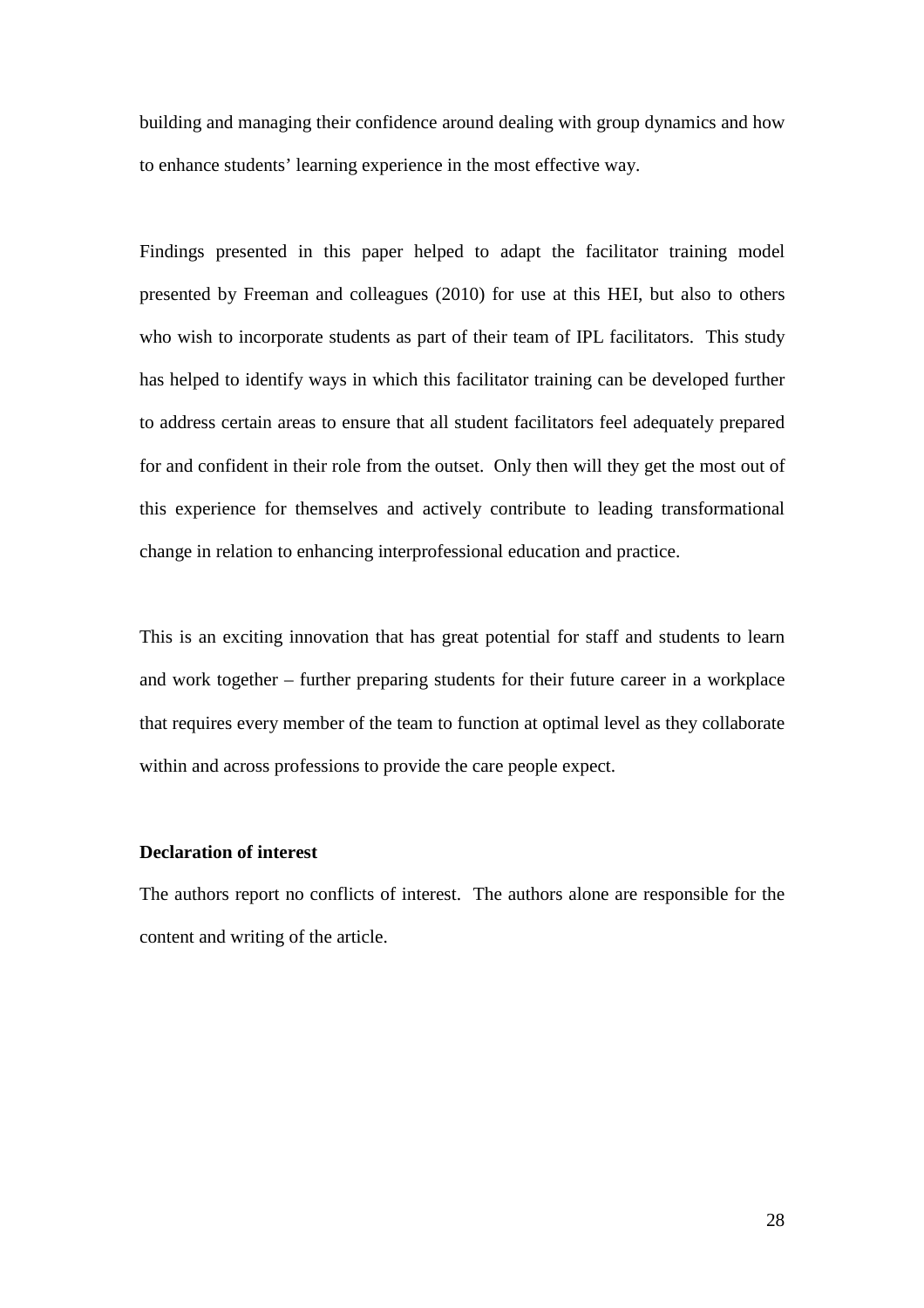# **References**

Anderson, E.S., Cox, D. & Thorpe, L.N. (2009). Preparation of Educators involved in interprofessional education. *Journal of Interprofessional Care*, 23(1), 81-94.

Anderson, E.S., Thorpe, L.N. & Hammick, M. (2011). Interprofessional staff development: Changing attitudes and winning hearts and minds. *Journal of Interprofessional Care*, 25, 11-17.

Bene, K.L. & Bergus, G. (2014). When learners become teachers: A review of peer teaching in medical student education. *Family Medicine*, 146(10), 783-787.

Brandt, B., Luftiyya, M.N., King, J.A. & Chioreso, C. A scoping exercise of interprofessional collaborative practice and education using the lens of the Triple Aim. *Journal of Interprofessional Care*, 2014; 28(5): 393-99

Brewer, M.L., Flavell, H., Trede, F. & Smith, M. (2017). Creating change agents for interprofessional education and practice: a leadership programme for academic staff and health practitioners. *International Journal of Leadership in Education*. http://dx.doi.org/10.1080/13603124.2017.1279349

Carpenter, J. & Dickinson, C. (2011). Contact is not enough: A social psychological perspective on interprofessional education. In: *Sociology of Interprofessional Health Care Practice* (eds Kitto, S., Chesters, J., Thistlethwaite, J. & Reeves, S.), pp 55-68, Nova Science Publishers, New York.

Centre for the Advancement of Interprofessional Education (CAIPE). (2006). CAIPE re-issues its statement on the definition and principles of interprofessional education. *CAIPE Bulletin* 26:2.

Centre for the Advancement of Interprofessional Education (CAIPE). (2016). *Interprofessional Education Guidelines*. London, UK.

Clouder, D.L., Davies, B., Sams, M. & McFarland, L. (2012). Understanding where you're coming from: Discovering an [inter]professional identity through becoming a peer facilitator. *Journal of Interprofessional Care*, 26, 459-464.

Coffield, F., Moseley, D., Hall, E. & Ecclestone, K. (2004). *Learning styles and pedagogy in post-16 learning: A systematic and critical review*. London.

Derbyshire, J.A., Machin, A. & Crozier, S. (2015). Facilitating classroom based interprofessional learning: A grounded theory study of university educators' perceptions of their role adequacy as facilitators. *Nurse Education Today*, 35(1), 50- 56.

Dunleavy, K., Galen, S., Reid, K., Dhar, J.P. & DiZazzo-Miller, R. (2017). Impact of interprofessional peer teaching on physical and occupational therapy students'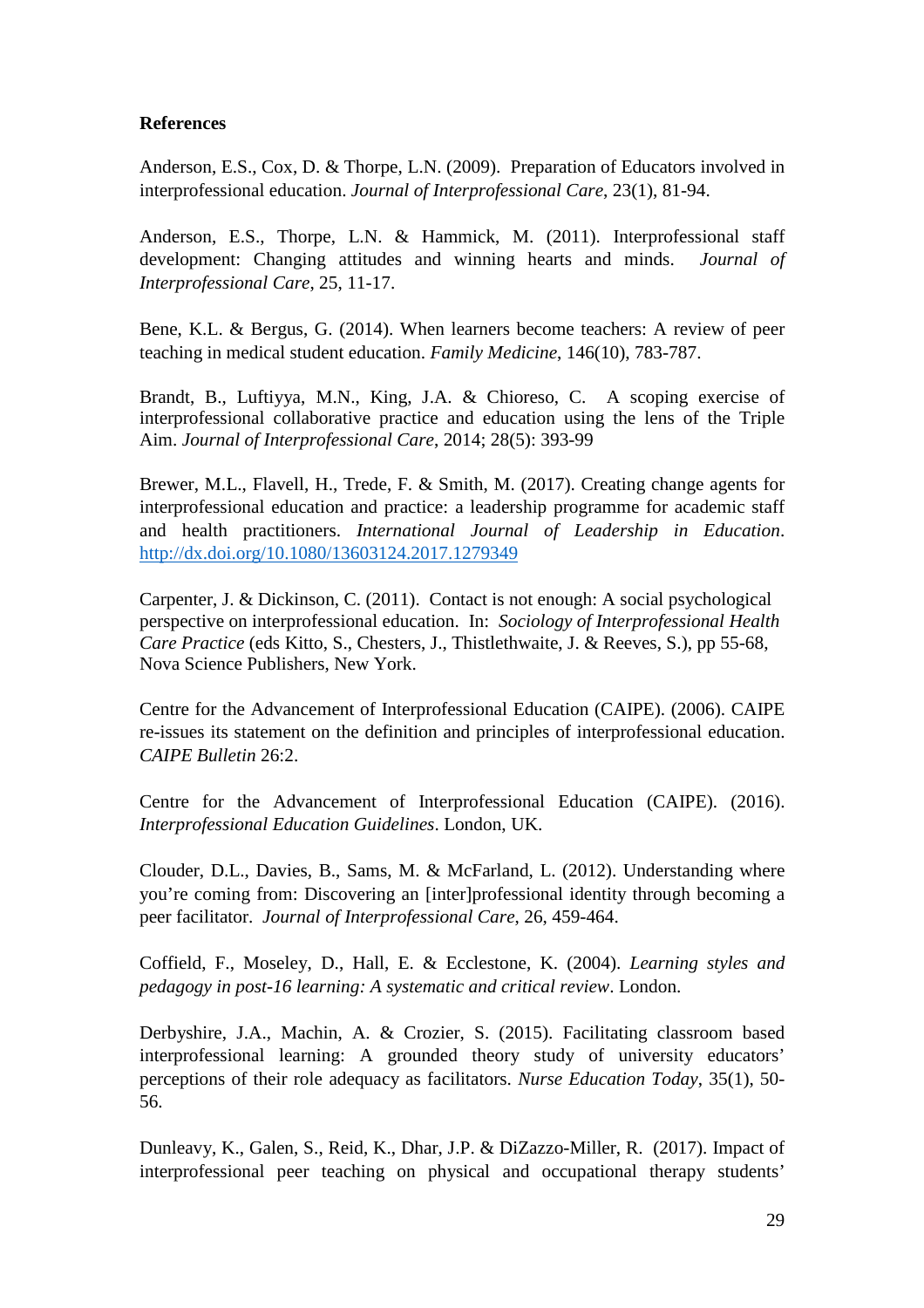professional role identity. *Journal of Interprofessional Education & Practice*, 6, 1-5, DOI: https://doi.org/10.1016/j.xjep.2016.10.006

Egan-Lee, E., Baker, L., Tobin, S., Hollenberg, E., Dematteo, D. & Reeves, S. (2011). Neophyte facilitator experiences of interprofessional education: Implications for faculty development. *Journal of Interprofessional Care*, 25(5), 333-338.

Evans, S., Knight, T., Sønderlund, A. & Tooley, G. (2014). Facilitators' experience of delivering asynchronous and synchronous online interprofessional education. *Medical Teacher*, 36(12), 1051-1056.

Fereday, J. & Muir-Cochrane, E. (2006). Demonstrating Rigor Using Thematic Analysis: A Hybrid Approach of Inductive and Deductive Coding and Theme Development. *International Journal of Qualitative Methods*, 5(1), 1-11.

Freeman S., Wright A. & Lindqvist S. (2010). Facilitator training for educators involved in interprofessional learning. *Journal of Interprofessional Care*, 24(4), 375– 385.

Freeth, D. & Reeves, S. (2004). Learning to work together: Using the presage, process, product (3P) model to highlight decisions and possibilities. *Journal of Interprofessional Care*, 18, 43–56.

Hall, L.W. & Zierler, B.K. (2015). Interprofessional Education and Practice Guide No. 1: Developing faculty to effectively facilitate interprofessional education. *Journal of Interprofessional Care*, 29(1), 3-7.

General Medical Council (GMC). (2012). *Good Medical Practice: Working with doctors working for patients*. Manchester, UK.

Hammick, M., Freeth, D., Koppel, I., Reeves, S. & Barr, H. (2007). A best evidence systematic review of interprofessional education: BEME Guide No. 9. *Medical Teacher,* 29, 735–751.

Hanna, E., Soren, B., Telner, D., MacNeill, H., Lowe, M. & Reeves, S. (2013). Flying blind: the experience of online interprofessional facilitation. *Journal of Interprofessional Care*, 27(4), 298-304.

Havnes, A., Christiansen, B., Bjork, I.T. & Hessevaagbakke, E. (2016). Peer learning in higher education: Patterns of talk and interaction in skills centre simulation. *Learning, Culture and Social Interaction*, 8, 75-87.

Hawkes, G., Nunney, I. & Lindqvist, S. (2013). Caring for attitudes as a means of caring for patients–improving medical, pharmacy and nursing students' attitudes to each other's professions by engaging them in interprofessional learning. *Medical Teacher*, *35*(7), e1302-e1308. http://dx.doi.org/10.3109/0142159X.2013.770129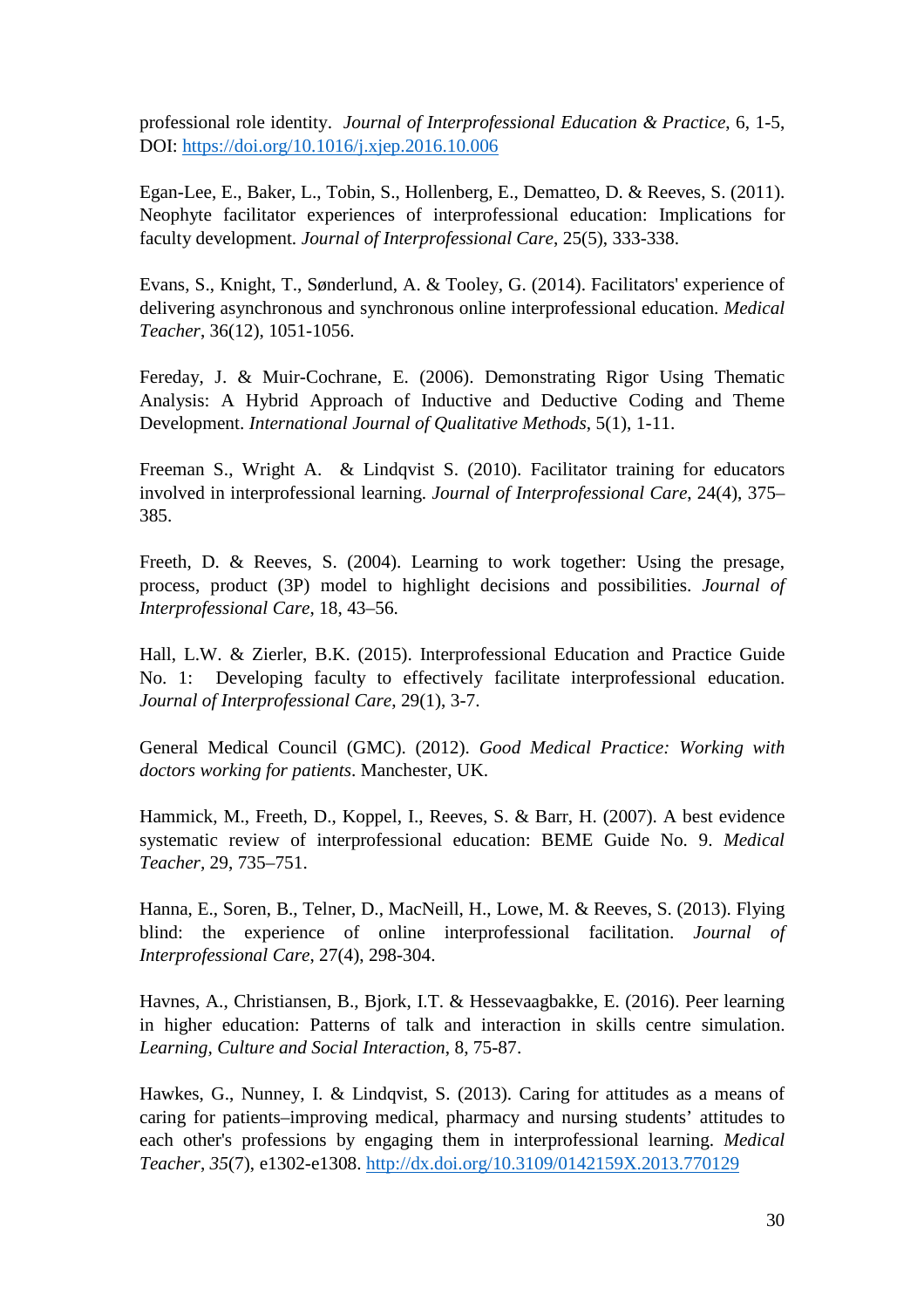Hewstone, M. (2003). Intergroup contact: Panacea for prejudice? *The Psychologist,*  16, 352-355.

Health & Care Professions Council (HCPC). (2016). *Standards of conduct, performance and ethics*. London, UK.

Honey, P. & Mumford, A. (1982). *The manual of learning styles*. London: Peter Honey Publications.

Howkins, E. & Bray, J. (2008). *Preparing for interprofessional teaching: theory and practice,* Oxford: Radcliffe.

Keenan, C. (2014). *Mapping student-led peer learning in the UK.* York: Higher Education Academy.

Knowles, M. S. (1975). *Self-directed learning: a guide for learners and teachers,*  Englewood Cliffs ; London, Cambridge Adult Education.

Kolb. D.A. & Fry, R.E. (1975). Toward an applied theory of experiential learning*.* Theories of Group Process. Edited by: Cooper, C. Wiley, London, UK.

Kotter, J.P. (2014). Accelerate. Cambridge, MA: Harvard Business Review Press, US.

LeGros, T.A., Amerongen, H.M., Cooley, J.M. & Ernest P. & Schloss, E.P. (2015). Using learning theory, interprofessional facilitation competencies, and behavioural indicators to evaluate facilitator training*. Journal of Interprofessional Care*, 29(6), 595-602.

Lehrer, M.D., Murray, S., Benzar, R., Stormont, R., Lightfoot, M., Hafertepe, M., Welch, G., Peters, N. & Maio, A. (2015). Peer-led problem-based learning in interprofessional education of Health Professions Students. *Medical Education Online*, 20. DOI: http://dx.doi.org/10.3402/meo.v20.28851

Lindqvist, S., Duncan A., Shepstone, L., Watts, F. & Pearce S. (2005). Development of the Attitudes to Health Professionals Questionnaire (AHPQ): A Measure to Assess Interprofessional Attitudes. *Journal of Interprofessional Care*, 19(3), 269-279.

Lindqvist, S.M.& Reeves, S. (2007). Facilitators' perceptions of delivering interprofessional education: a qualitative study. *Medical Teacher*, 29(4), 403-405.

Marvell, M., Simm, D., Schaaf, R. & Harper, R. (2013). Students as scholars: evaluating student-led learning and teaching during fieldwork. *Journal of Geography in Higher Education*, 37(4), 547–566.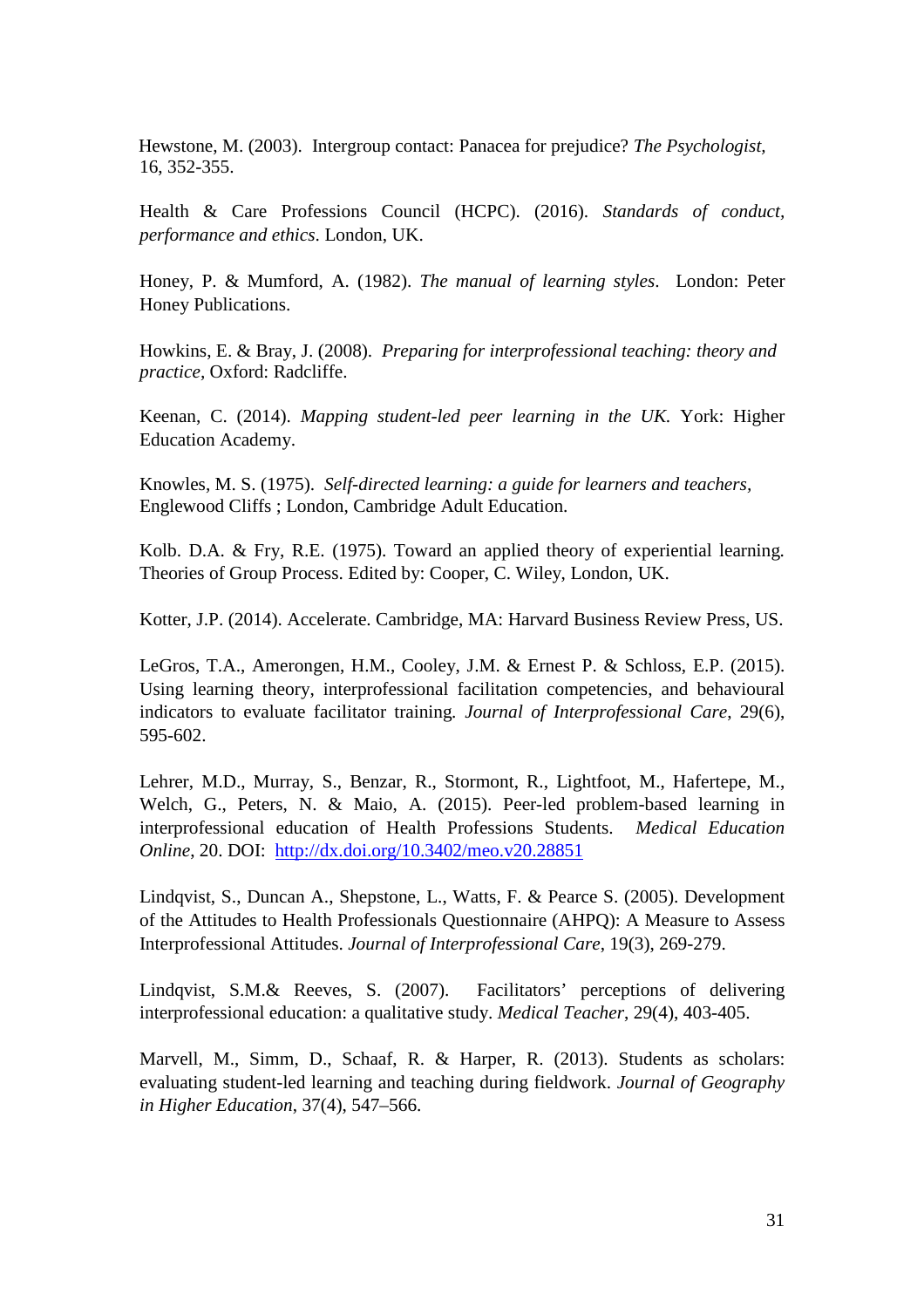Milot, E., Museux, A. & Careau, E. (2017). Facilitator training programme: The Université Laval Interprofessional Initiative. Social Work in Health Care, 56(3), 202- 214. DOI: http://dx.doi.org/10.1080/00981389.2016.1265630

National Health Service (NHS). (2016). *Developing people – improving care: Evidence-based national framework to guide action on improvement skill-building, leadership development and talent management for people in NHS-funded roles*. Retrieved from: https://improvement.nhs.uk/resources/developing-people-improvingcare/

Nursing & Midwifery Council (NMC). (2015). *The Code: Professional standards of practice and behaviour for nurses and midwives*. London, UK.

O'Brien, B.C., Patel, S.R., Pearson, M., Eastburn, A.P., Earnest, G.E., Strewler, A., Gager, K., Manuel, J.K., Dulay, M., Bachhuber, M.R. & Shunk R. (2017). Twelve tips for delivering successful interprofessional case conferences. *Medical Teacher*, DOI: http://dx.doi.org/10.1080/0142159X.2017.1344353

Pittenger, A.L., Fierke, K.K., Kostka, S. & Jardine, P.J. (2016). Developing interprofessional facilitators and leaders: Utilization of advanced health professions students as interprofessional (IPE) facilitators. *Currents in Pharmacy Teaching and Learning*, 8, 52-58.

Rees, D. & Johnson, R. (2007). All together now? Staff views and experiences of a pre-qualifying interprofessional curriculum. *Journal of Interprofessional Care*, 21, 543-555.

Reeves, S., Fletcher, S., Barr, H., Birch, I., Boet, S., Davies, N., McFadyen, A., Rivera, J. & Kitto, S. (2016a). A BEME systematic review of the effects of interprofessional education: BEME Guide No. 39. *Medical Teacher*, 38(7), 656-668.

Reeves, S., Pelone, F., Hendry, J., Lock, N., Marshall, J., Pillay, L. & Wood, R. (2016b). Using a meta-ethnographic approach to explore the nature of facilitation and teaching approaches employed in interprofessional education. Medical Teacher, 38(12), 1221-1228. DOI: http://dx.doi.org/10.1080/0142159X.2016.1210114

Rohrer, D. & Pashler, H. (2012). Learning styles: Where's the evidence? *Medical Education*, 46, 34-35.

Ruiz, M.G., Ezer, H. & Purden, M. (2013). Exploring the nature of facilitating interprofessional learning: findings from an exploratory study. Journal of Interprofessional Care, 27(6), 489-495.

DOI: http://dx.doi.org/10.3109/13561820.2013.811640